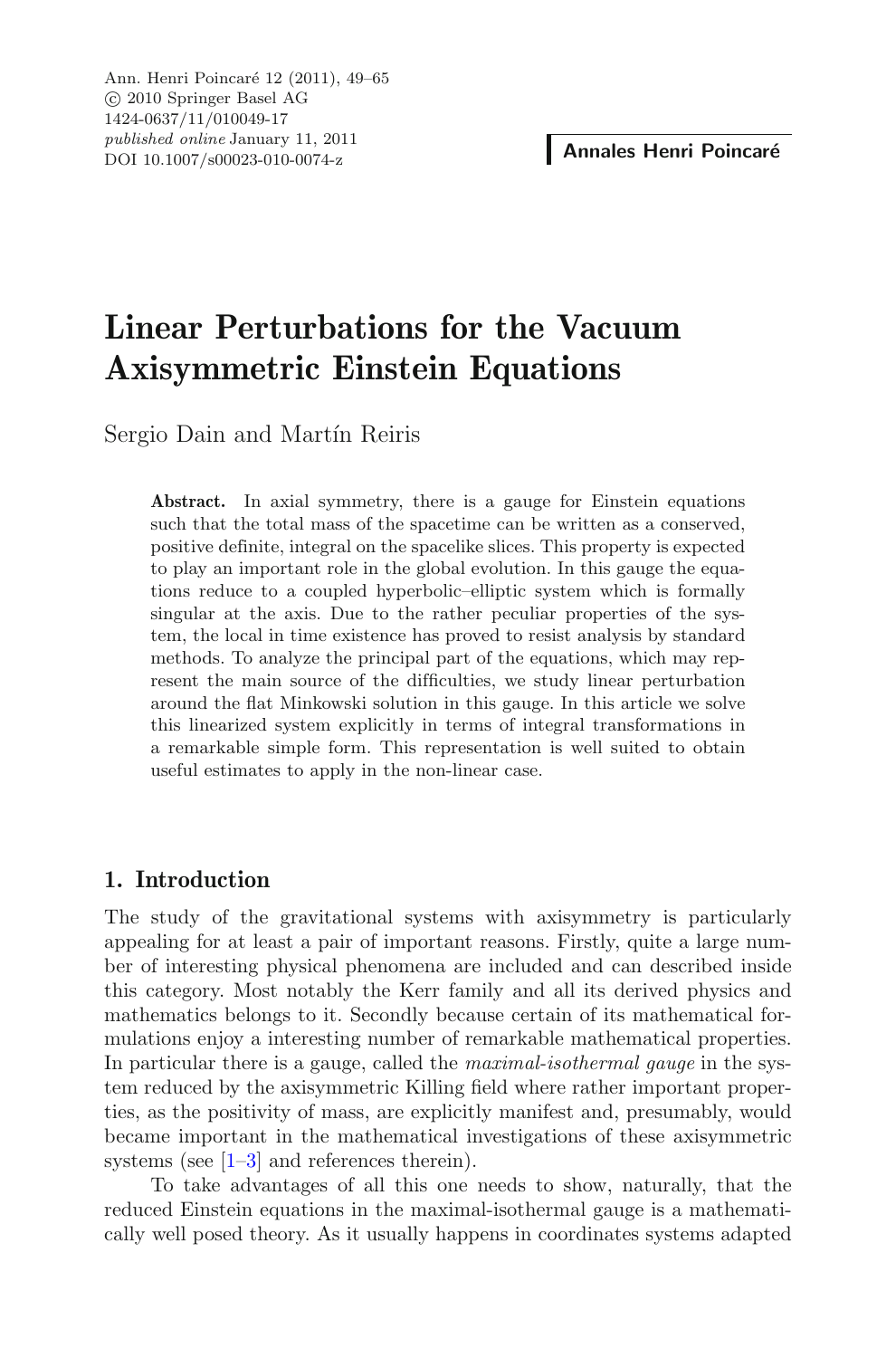to axial symmetry, the equations are formally singular at the axis. It is the particular combination of such formally singular terms inside the whole system of equations what makes it difficult to treat. Until now no well posedness result has been given in the literature.

The analysis of the linearized equations inherit similar difficulties and therefore has proved to be non-trivial (see the discussion in [\[4](#page-15-2)], where this system was analyzed numerically). In this article we solve precisely this linear problem. The remarkable algebraic properties that this system has, allows us to solve it by a combination of integral transformations suitable adapted to these equations. This solution is the perfect analog to the solution in terms of Fourier transform of a constant coefficient equation. The construction appears to be finely adapted to this particular kind of singular hyperbolic–elliptic systems.

We expect that this representation will be useful in the future to obtain relevant estimates for the non-linear case. In this sense, we believe that the present result opens the possibility to analyze the full axially symmetric Einstein equations in the maximal-isothermal gauge.

The plan of the article is the following. In Sect. [1.1](#page-1-0) we present our main result. At the end of this section we present the strategy of the proof, which is split in three main parts discussed in Sects. [2.1,](#page-5-0) [2.2](#page-7-0) and [2.3,](#page-8-0) respectively. Finally, we include an Appendix in which we collect some properties of Bessel functions used in this article.

#### <span id="page-1-0"></span>**1.1. Statement of the Main Result**

<span id="page-1-2"></span>In the maximal-isothermal gauge, the linearized Einstein equations with respect to a flat background (in the twist-free case) reduce to the following system of equations for the functions v and  $\beta$ 

$$
\ddot{v} = \Delta v - \frac{\partial_{\rho} v}{\rho} + \rho \partial_{\rho} \left(\frac{\beta}{\rho}\right),\tag{1}
$$

$$
\Delta \beta = \frac{2}{\rho} \left( \Delta v - \frac{\partial_{\rho} v}{\rho} \right). \tag{2}
$$

See [\[4\]](#page-15-2) for the deduction and physical discussion of these equations.<sup>[1](#page-1-1)</sup>

In these equations the coordinates are  $(t, \rho, z)$ . The relevant domain is the half plane  $0 \leq \rho, -\infty < z < \infty$ , which is denoted by  $\mathbb{R}^2_+$ . The axis is given<br>by  $\rho = 0$  and it defines the boundary of the domain  $\mathbb{R}^2$ . A dot denotes time by  $\rho = 0$  and it defines the boundary of the domain  $\mathbb{R}^2_+$ . A dot denotes time derivative  $\Lambda$  is the flat Laplacian in two dimensions derivative,  $\Delta$  is the flat Laplacian in two dimensions

$$
\Delta v = \partial_{\rho}^{2} v + \partial_{z}^{2} v,\tag{3}
$$

and ∂ denotes partial derivative with respect to the spatial coordinates  $\rho$  and z.

<span id="page-1-1"></span><sup>&</sup>lt;sup>1</sup> We have slightly changed the notation with respect to this reference where the function  $\beta$ was denoted by  $\beta^{\rho}$  to point out that it is the  $\rho$  component of the shift vector. Since in this article we will not discuss the other components of the linear perturbation (which can all be written in terms of v and  $\beta$ ) to simplify the notation we drop the index  $\rho$ .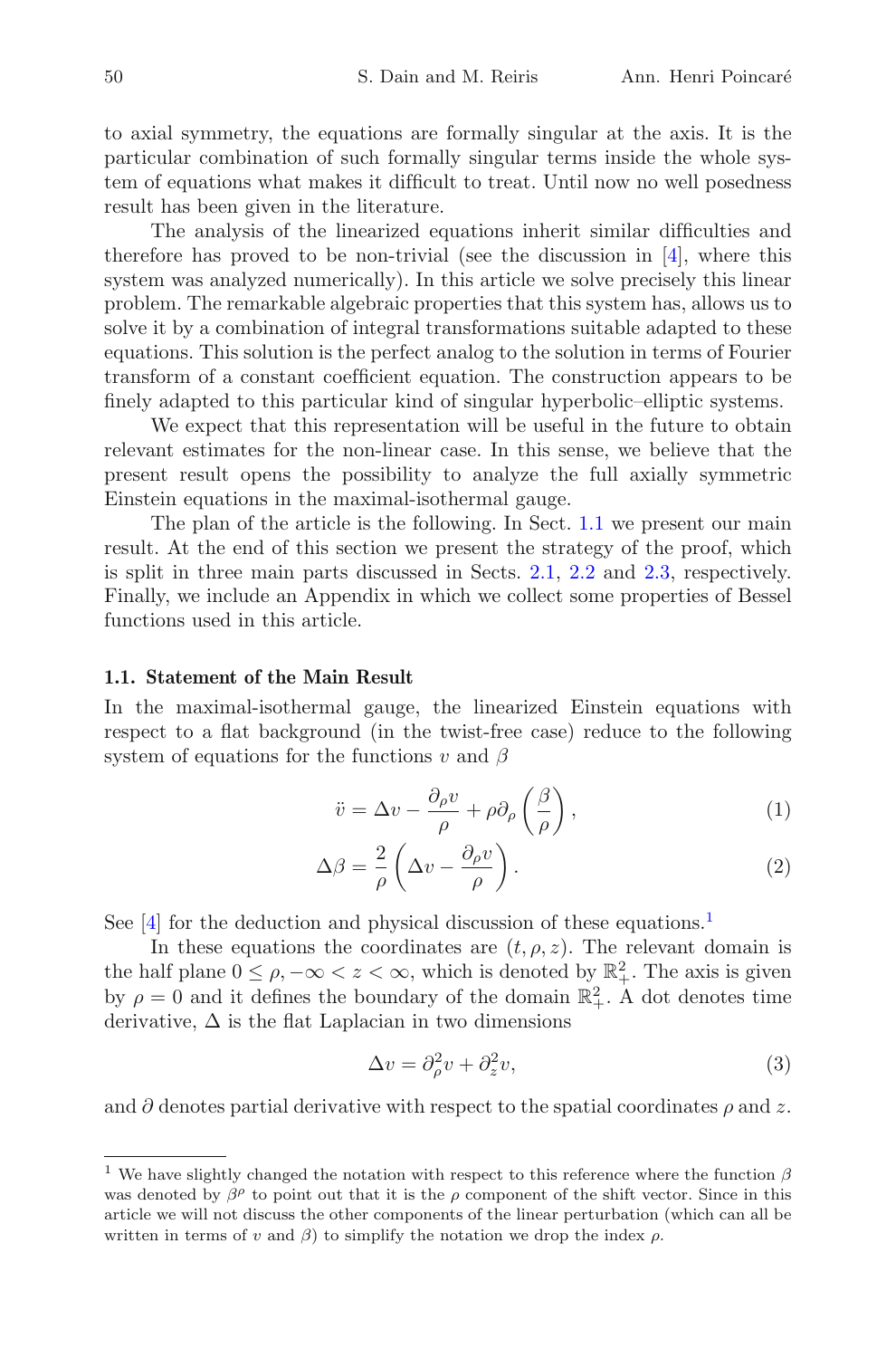The solutions  $(v(t, \rho, z), \beta(t, \rho, z))$  we seek for in this article are  $C^{\infty}$  functions of  $\mathbb{R} \times \mathbb{R}^2_+$  (meaning there is a  $C^{\infty}$  extension of  $(v, \beta)$  into a open neigh-<br>borbood of  $\mathbb{R} \times \mathbb{R}^2$  in  $\mathbb{R} \times \mathbb{R}^2$ ). For linearized gravity it is necessary to impose borhood of  $\mathbb{R} \times \mathbb{R}^2_+$  in  $\mathbb{R} \times \mathbb{R}^2$ . For linearized gravity it is necessary to impose the following boundary and asymptotic conditions (see [\[4](#page-15-2)]).

For  $\beta$  it is required

- 1.  $\beta(t, 0, z) = 0$  and for every fixed  $(t, z), \beta(t, \rho, z)$  is an odd function of  $\rho$ ,<br>2. For every fixed time  $(t)$ ,  $\beta = O(r^{-1})$  and  $\partial^k \beta = O(r^{-1-k})$ , where r
- 2. For every fixed time  $(t)$ ,  $\beta = O(r^{-1})$ , and  $\partial^k \beta = O(r^{-1-k})$ , where  $r = \sqrt{a^2 + r^2}$  $\sqrt{\rho^2+z^2}$ .

For  $v$  it is required

- 1.  $v(t, 0, z) = (\partial_{\rho}v)(t, 0, z) = 0$  and for every fixed  $(t, z), v(t, \rho, z)$  is an even function of  $\rho$ . function of  $\rho$ .<br>For every fixe
- 2. For every fixed time  $(t)$ ,  $v = O(r^{-2})$  and  $\partial^k v = O(r^{-2-k})$ .

Equation  $(1)$  is a wave equation for v and so it is necessary to prescribe as initial data, roughly speaking, the *position* and *velocity* at the initial time  $(t = 0)$  which we will denote as  $v|_{t=0}$  and  $\dot{v}|_{t=0}$ .

*Remark* 1*.* From the series expansion argument presented in [\[4](#page-15-2)] it follows that, for analytic solutions, the requirement that v is even (in  $\rho$ ) and  $\beta$  odd (for all times), follows only from the condition  $\beta(t, 0, z) = 0$  and  $v(0, 0, z) =$  $(\partial_{\rho}v)(0,0,z)=0.$ 

The strategy to solve the system  $(1)$ – $(2)$  is to use an appropriate integral transformation to the whole set of equations to obtain simpler ones in the transformed variables. This integral transform is a combination of a Fourier transformation in the z coordinate and a Hankel transform in the  $\rho$  coordinate (see the Appendix A for a definition of the Hankel transform). The explicit form of the integral transform and its inverse are given by

<span id="page-2-0"></span>
$$
w(t, \rho, z) = \int_{\mathbb{R}^2_+} \hat{w}(t, k, \lambda) \left(k|\lambda|\rho\right)^{\frac{1}{2}} J_1(k|\lambda|\rho) e^{2\pi i \lambda z} dk d\lambda,
$$
 (4)

$$
\frac{\hat{w}(t,k,\lambda)}{|\lambda|} = \int_{\mathbb{R}_+^2} w(t,\rho,z) \left(k|\lambda|\rho\right)^{\frac{1}{2}} J_1(k|\lambda|\rho) e^{-2\pi i \lambda z} d\rho dz, \tag{5}
$$

<span id="page-2-1"></span>where  $J_1$  is the Bessel function of the first kind of order one. The ranges for the variables are  $0 \leq k < \infty$  and  $-\infty < \lambda < \infty$ . They define the same domain of integration as the variables  $(\rho, z)$  and hence we denote it by the same symbol  $\mathbb{R}^2_+$ . By analogy to standard physical terminology we will call the space comprised by  $(\rho, z)$  the *physical space*, while the one comprised by  $(k|\lambda|, \lambda)$ will be called the *momentum space*.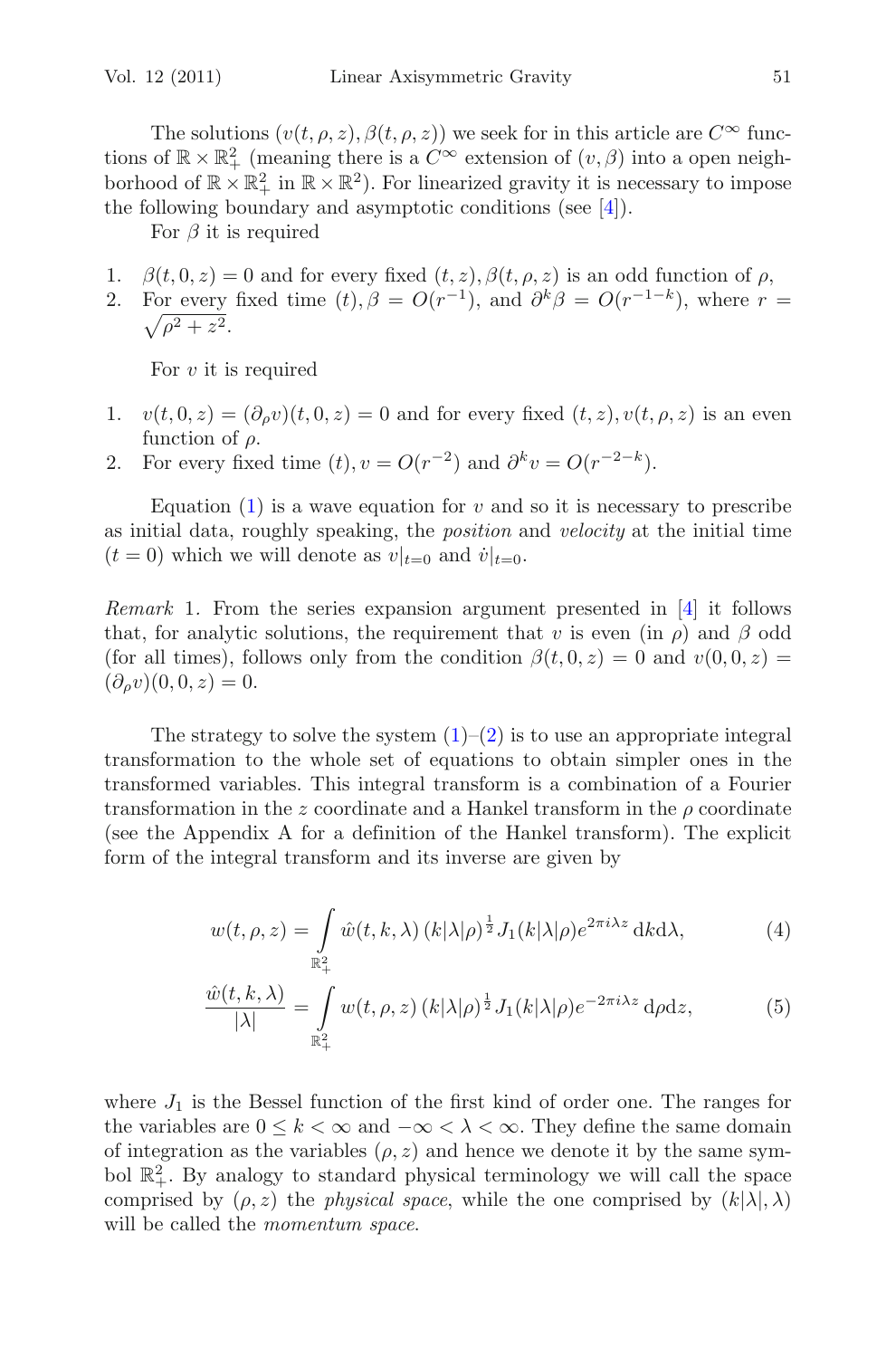<span id="page-3-0"></span>**Theorem 1** (Representation of solutions). Let  $F(k, \lambda)$  and  $G(k, \lambda)$  be two arbi*trary smooth functions of compact support in*  $\mathbb{R}^2_+$ *. Define*  $\hat{w}$  *and*  $\hat{\gamma}$  *by* 

$$
\hat{w}(t,k,\lambda) = \frac{k^{\frac{3}{2}}}{(1+k^2)^{\frac{1}{2}}} \int_{k}^{\infty} \left[ F(\bar{k},\lambda) \cos \left( \lambda t (1+\bar{k}^2)^{\frac{1}{2}} \right) + \frac{G(\bar{k},\lambda)}{\lambda (1+\bar{k}^2)^{\frac{1}{2}}} \sin \left( \lambda t (1+\bar{k}^2)^{\frac{1}{2}} \right) \right] d\bar{k},\tag{6}
$$

<span id="page-3-1"></span>*and*

$$
\hat{\gamma}(t,k,\lambda) = 2\hat{w}(t,k,\lambda) + \frac{2k^{\frac{3}{2}}}{(1+k^2)^{\frac{3}{2}}} \int\limits_{k}^{\infty} \frac{(1+\bar{k}^2)^{\frac{1}{2}}}{\bar{k}^{\frac{1}{2}}} \hat{w}(t,\bar{k},\lambda) d\bar{k}.
$$
 (7)

*For*  $\hat{w}$  *and*  $\hat{\gamma}$  *define* w *and*  $\gamma$  *by the integral transformation* [\(4\)](#page-2-0)*. Then, the functions*  $v = \rho^{\frac{1}{2}} w$  *and*  $\beta = \rho^{-\frac{1}{2}} \gamma$  *define a solution of Eqs.* [\(1\)](#page-1-2)–[\(2\)](#page-1-2)*, whose*<br>*initial data v*  $\alpha$  *and i*),  $\alpha$  *is given from F* and *G* by *initial data*  $v|_{t=0}$  *and*  $\dot{v}|_{t=0}$  *is given from* F *and* G *by* 

$$
v|_{t=0} = \sqrt{\rho} \int\limits_{\mathbb{R}^2_+} \frac{k^{\frac{3}{2}}}{(1+k^2)^{\frac{1}{2}}} \left( \int\limits_k^{\infty} F(\bar{k}, \lambda) \, d\bar{k} \right) (k|\lambda|\rho)^{\frac{1}{2}} J_1(k|\lambda|\rho) e^{2\pi i \lambda z} \, dk d\lambda,
$$
\n(8)

$$
\dot{v}|_{t=0} = \sqrt{\rho} \int_{\mathbb{R}^2_+} \frac{k^{\frac{3}{2}}}{(1+k^2)^{\frac{1}{2}}} \left( \int_k^{\infty} G(\bar{k}, \lambda) d\bar{k} \right) (k|\lambda \rho|)^{\frac{1}{2}} J_1(k|\lambda|\rho) e^{2\pi i \lambda z} dk d\lambda.
$$
\n(9)

In this representation of solutions the boundary conditions required for  $\beta$  and v at the axis *(items 1* above) are automatically satisfied.

In Theorem [1](#page-2-1) we have used arbitrary functions  $F$  and  $G$  of compact support in the space  $(k, \lambda)$ . This family of generating functions is at the same time simple and rich, and allows us to avoid technical lengthy developments in the proof. The main purpose of the present article is to introduce the generating formulas [\(6\)](#page-3-0) and [\(7\)](#page-3-1) in the most direct and comprehensive fashion.

There exists, however, a number of important issues that remains to be studied. It is desirable to have a characterization in physical space of the fall properties of the solution generated by a compactly supported  $F$  and  $G$ . Such characterization turns out to be more complicated than we have expected. The reason is that in the formula for the Fourier–Hankel transform the two variables  $k$  and  $\lambda$  (corresponding to Fourier and Hankel, respectively) appear entangled. That is, we can not analyze the behavior of this transform using standard theorems for Fourier and Hankel separately. We need to develop new kind of isomorphism theorems and a new kind of functional spaces (with appropriate fall off properties) for the Fourier–Hankel transform.

In particular, this analysis should allow us to prove that the solutions constructed in Theorem [1](#page-2-1) satisfy the asymptotic conditions at infinity discussed in *items* 2 above. We expect that these conditions are satisfied for solutions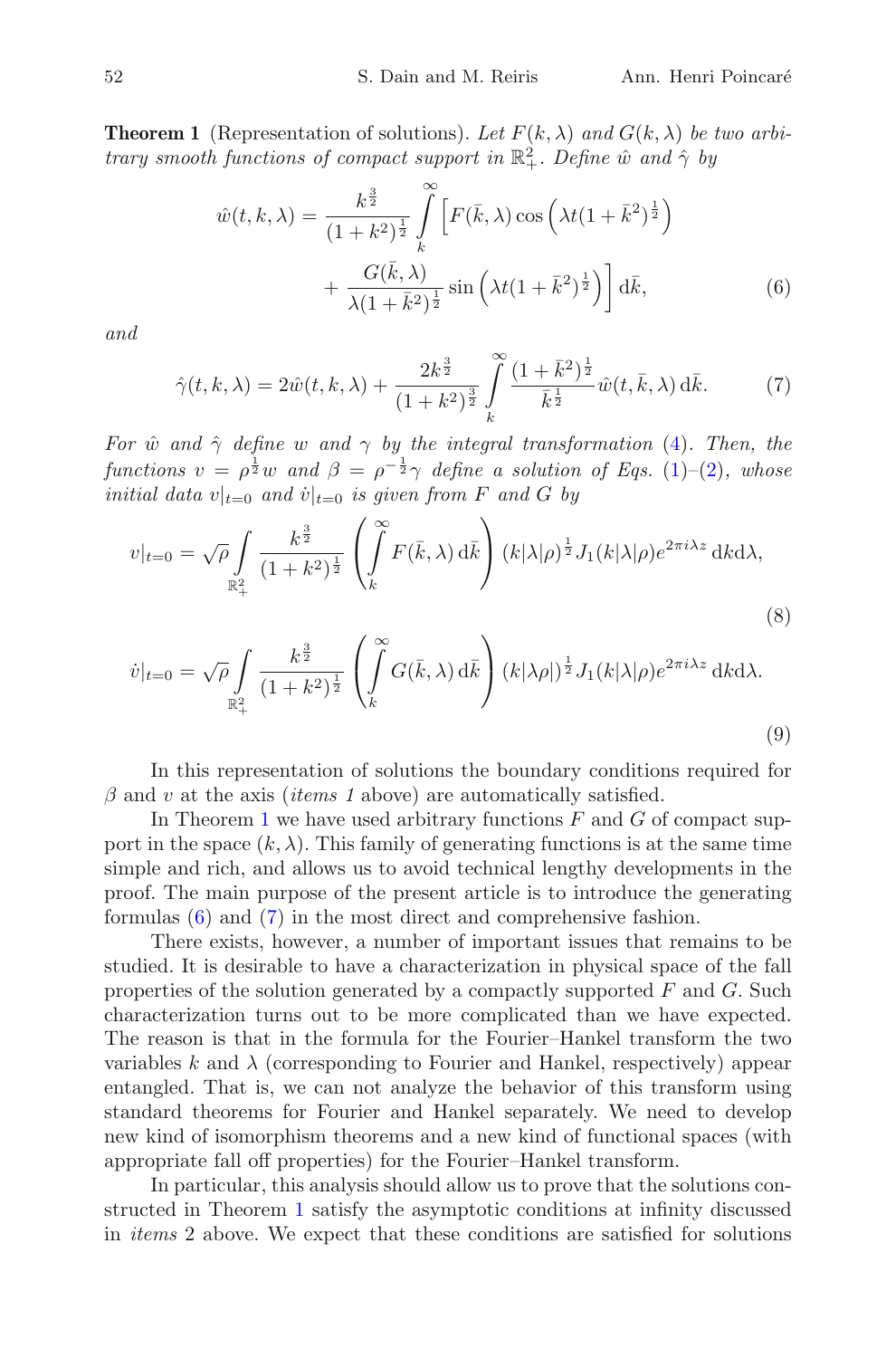generated with  $F$  and  $G$  of compact support and also for a much wider kind of functions. They appear, however, to be difficult to establish, they will require extensive technical analysis.

The asymptotic behavior of the solutions are connected also with another important issue not covered by Theorem [1,](#page-2-1) namely uniqueness. For solutions with decay given by *items* 2, uniqueness follows from the mass conservation formula. In order to define the mass we need to construct an additional function  $\sigma$  defined in terms of v by the following elliptic equation

$$
\Delta \sigma + \frac{\partial_{\rho} \sigma}{\rho} = -\Delta \dot{v},\tag{10}
$$

<span id="page-4-0"></span>The boundary boundary conditions for Eq. [\(10\)](#page-4-0) are the following. At the axis we require

$$
\partial_{\rho}\sigma|_{\rho=0}=0,\tag{11}
$$

and at infinity

$$
\sigma = O(r^{-1}).\tag{12}
$$

<span id="page-4-1"></span>The total mass of the system is given by the following integral

$$
m = \frac{1}{16} \int\limits_{\mathbb{R}^2_+} \left( 4 \frac{|\partial v|^2}{\rho^2} + (\Delta v)^2 + |\partial \sigma|^2 \right) \rho \, d\rho dz. \tag{13}
$$

where we used the notation  $|\partial v|^2 = (\partial_\rho v)^2 + (\partial_z v)^2$ .<br>For solutions with the decay given in *items* 2.

For solutions with the decay given in *items* 2, the integral [\(13\)](#page-4-1) is conserved. That is,

<span id="page-4-2"></span>
$$
\dot{m} = 0.\tag{14}
$$

See [\[4](#page-15-2)] for a proof of this result for the this system and [\[1](#page-15-0)] for the analog result for the full Einstein equations. From the conservation [\(14\)](#page-4-2), it follows directly a uniqueness result for solutions with finite mass.

Finally, we want to make some comments regarding the general strategy of the proof of Theorem [1.](#page-2-1) The proof is divided in three steps. In the first one, we use the scale invariance of the system to introduce new rescaled variables. The structure of the equations simplify considerable in these new variables. The essential point is that the original variables v and  $\beta$  have different scale behavior, the new rescaled variables are constructed in such a way that both unknowns have the same scale behavior. This is done in Sect. [2.1.](#page-5-0) The second step (Sect. [2.2\)](#page-7-0) is to use the standard Fourier transform in the z coordinate that essentially eliminates the z dependence of the equations. Finally, in Sect. [2.3](#page-8-0) we analyze the  $\rho$  dependence of the equations using the Hankel transform. This is the most important part of the article. The proof of Theorem [1](#page-2-1) is given thereafter.

There is one key point in the proof which we want to clearly highlight here. The fact that the Fourier and Hankel transform can play an useful role in this system of equations can be expected a priori. For the Fourier transform in z this is obvious since the coefficients of the equations do not depend on z.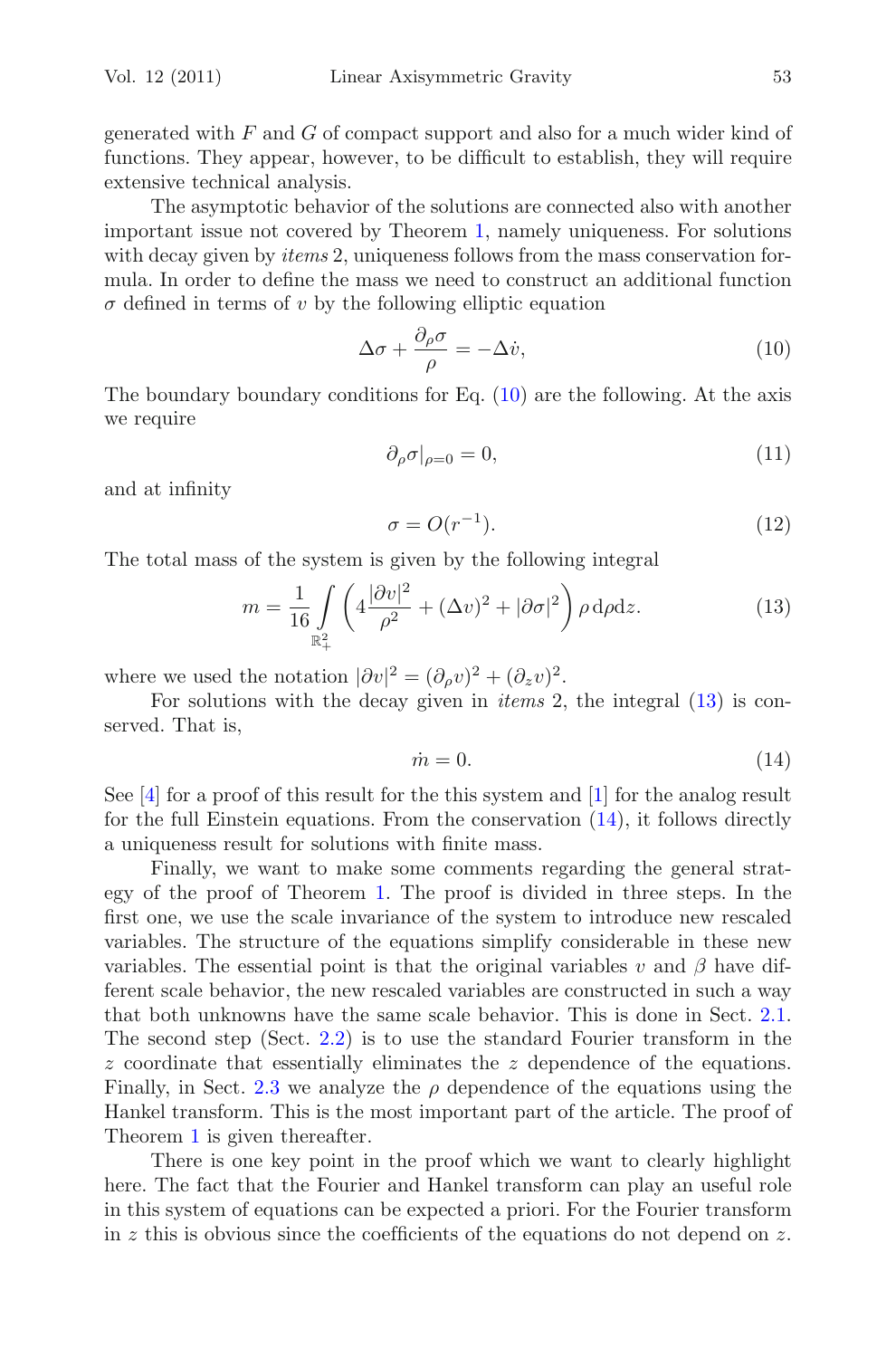The differential operator in  $\rho$  acting on v in Eqs. [\(1\)](#page-1-2)–[\(2\)](#page-1-2) is very similar to the Laplace operator in cylindrical coordinates. This certainly suggests that the appropriate integral transform in  $\rho$  is the Hankel transform. The behavior of the Hankel transform on the differential operator acting on  $\beta$  is less obvious. It turns out that it can be characterized by a remarkable simple integral expression provided in Lemma [1.](#page-10-0) But in any case, even without such characterization, it clear that for this kind of operators (namely, derivatives with respect to  $\rho$ times some power of  $\rho$ ) it possible to compute the Hankel transform in some way. From these considerations, it would appear that an analog of Theorem [1](#page-2-1) will hold for a whole family of similar equations. However, this is not the case. This is an important point, which makes the system of Eqs.  $(1)-(2)$  $(1)-(2)$  $(1)-(2)$  very peculiar. The reason is the following.

The elliptic equation  $(2)$  can be solved, for a given function v, using a Green function. We can insert the solution  $\beta$  into Eq. [\(1\)](#page-1-2) to reduce the system to only one integro-differential equation for v. It is a priori not clear at all how to solve this integro-differential equation due to the singular behavior at the axis. If we take an integral transform to the system, we get also an integro-differential equation in momentum space (see Eq.  $(66)$ ). This equation is, in principle, as complicated as the original equation in physical space. There is no reason a priori to expect a simplification in momentum space of this problem. Remarkably enough, for the system  $(1)-(2)$  $(1)-(2)$  $(1)-(2)$  this integro-differential equation in momentum space can be reduced to a pure differential equation (see Eq. [\(68\)](#page-13-0)). This is possible because a cancellation occur in the equations (see the discussion after Eq. [\(68\)](#page-13-0). This cancellation depends on the particular coefficients present in the system  $(1)-(2)$  $(1)-(2)$  $(1)-(2)$ . Namely, if we take a similar system with the same differential operators but with different constant coefficients, this cancellation will not occur and hence an analogous of theorem [1](#page-2-1) can not be proved in that case (see, however, the remark in footnote [2\)](#page-7-1). It appears that this cancellation describes very particular kind of hyperbolic–elliptic systems.

#### <span id="page-5-0"></span>**2. The Equations in Momentum Space**

#### **2.1. Scaling Symmetry**

Equations  $(1)-(2)$  $(1)-(2)$  $(1)-(2)$  enjoy scaling symmetry (see [\[4\]](#page-15-2)). This symmetry will play a fundamental role in the analysis of these equations. Let us describe this property. For a given solution  $v(t, \rho, z)$  and  $\beta(t, \rho, z)$  of Eqs. [\(1\)](#page-1-2)–[\(2\)](#page-1-2) we define the rescaled functions as

$$
v_s(\hat{t}, \hat{\rho}, \hat{z}) = v\left(\frac{t}{s}, \frac{\rho}{s}, \frac{z}{s}\right), \quad \beta_s = \frac{1}{s}\beta\left(\frac{t}{s}, \frac{\rho}{s}, \frac{z}{s}\right),\tag{15}
$$

where

$$
\hat{t} = \frac{t}{s}, \quad \hat{\rho} = \frac{\rho}{s}, \quad \hat{z} = \frac{z}{s}.
$$
\n(16)

<span id="page-5-1"></span>and s is a positive real number. Then,  $v_s$  and  $\beta_s$  define also a solution of Eqs. (1)–(2) written in terms of the rescaled coordinates ( $\hat{t}$ ,  $\hat{\sigma}$ ) Eqs. [\(1\)](#page-1-2)–[\(2\)](#page-1-2) written in terms of the rescaled coordinates  $(\hat{t}, \hat{\rho}, \hat{z})$ .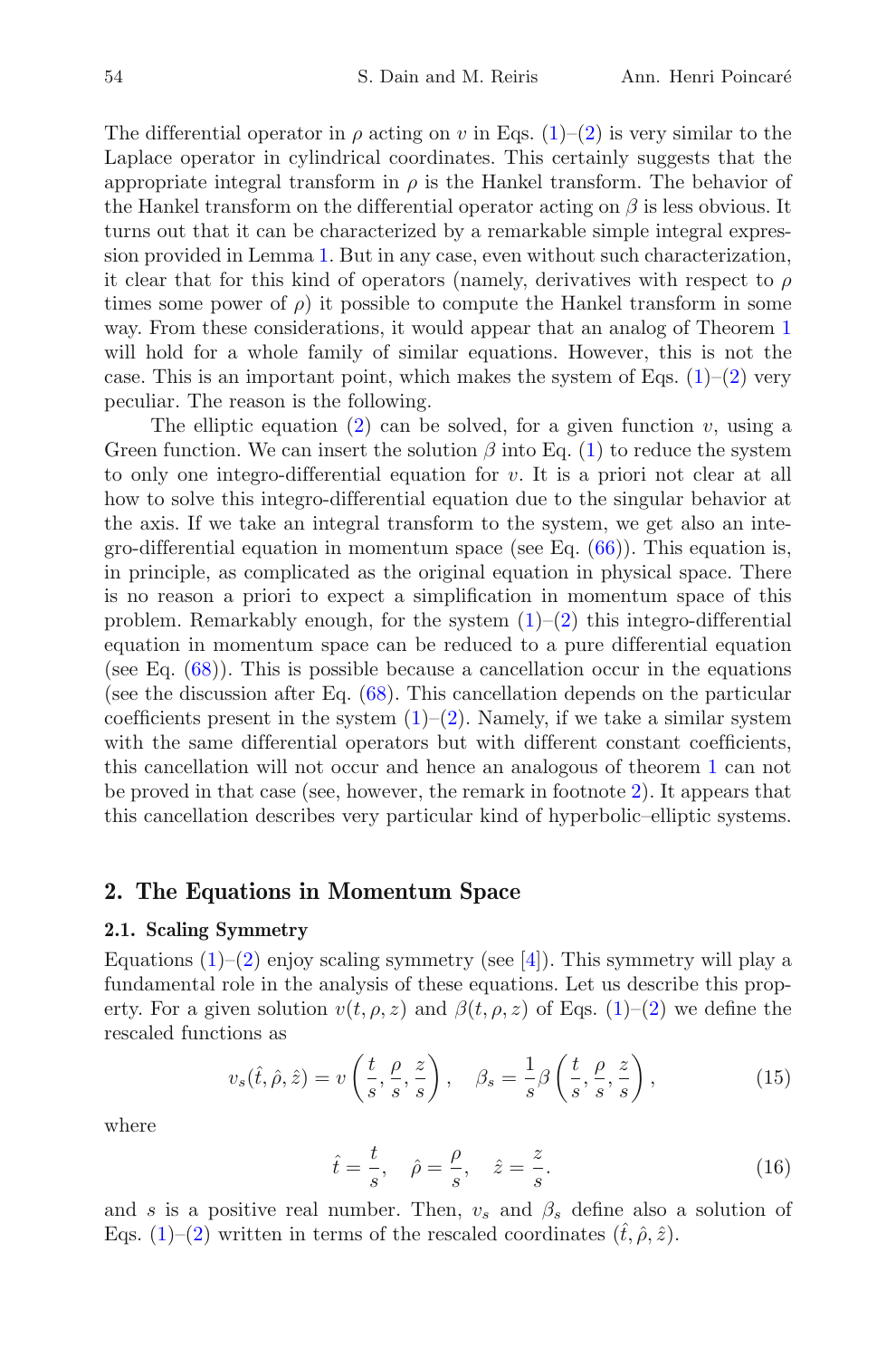Note that v and  $\beta$  have different scaling. This difference manifests also in the power expansion series of these functions.

To analyze the equations it is very convenient to introduce rescaled functions in such a way that both unknowns have the same scaling and the same behavior near the axis. Let us consider w and  $\gamma$  defined by

$$
w = \frac{v}{\sqrt{\rho}}, \quad \gamma = \sqrt{\rho}\beta. \tag{17}
$$

<span id="page-6-1"></span><span id="page-6-0"></span>In terms of these variables, Eqs.  $(1)-(2)$  $(1)-(2)$  $(1)-(2)$  are given by

$$
\ddot{w} = \Delta w - \frac{3}{4} \frac{w}{\rho^2} + \sqrt{\rho} \partial_\rho \left( \gamma \rho^{-3/2} \right),\tag{18}
$$

$$
\Delta \gamma - \frac{\partial_{\rho} \gamma}{\rho} + \frac{3}{4} \frac{\gamma}{\rho^2} = 2 \left( \Delta w - \frac{3}{4} \frac{w}{\rho^2} \right). \tag{19}
$$

The functions  $(w, \gamma)$  are scale invariant in the following sense. For a given solution  $(w, \gamma)$  of Eqs. (18)–(19) the rescaled functions solution  $(w, \gamma)$  of Eqs. [\(18\)](#page-6-0)–[\(19\)](#page-6-0) the rescaled functions

$$
w_s(\hat{t}, \hat{\rho}, \hat{z}) = w\left(\frac{t}{s}, \frac{\rho}{s}, \frac{z}{s}\right), \quad \gamma_s(\hat{t}, \hat{\rho}, \hat{z}) = \gamma\left(\frac{t}{s}, \frac{\rho}{s}, \frac{z}{s}\right),\tag{20}
$$

define also a solution of these equations in terms of the rescaled coordinates [\(16\)](#page-5-1). Also, for a given solution, we expect w and  $\gamma$  to have the same behavior at the axis, namely  $w = \gamma = O(\rho^{3/2})$ .

*Remark* 2*.* The important part of the rescaling [\(17\)](#page-6-1) is the relative power of ρ between v and β which compensates the different scale behavior. We could consider scalings of the form  $v = \rho^{\alpha}w, \beta = \rho^{\alpha-1}\gamma$  for any arbitrary real number  $\alpha$ . The specific power chosen in [\(17\)](#page-6-1) is motivated by the Hankel transform (see Eqs.  $(40)$ – $(41)$  in Sect. [2.3\)](#page-8-0). This choice makes the appropriate integral transformation symmetric with respect to its inverse. Another possible choice is  $\alpha = 2$ . This power has the advantage that both functions w and  $\gamma$  are even in  $\rho$ . However, the related Hankel transform is not symmetric with respect to its inverse and the formula does not coincide with the definition used in the literature. Hence to apply standard results concerning the Hankel transform we need to translate them into this new definition. This makes the proofs laborious, but there is no essential difficulty.

The differential operators in the spatial coordinates involved in this equation are given by

$$
\mathbf{P}(w) = \Delta w - \frac{3}{4} \frac{w}{\rho^2},\tag{21}
$$

<span id="page-6-3"></span><span id="page-6-2"></span>and

$$
T(\gamma) = \sqrt{\rho} \partial_{\rho} \left( \gamma \rho^{-3/2} \right). \tag{22}
$$

The distinction in the notation between  $P$  and  $T$  (boldface for  $P$ ) is to emphasize that the differential operator **P** acts in both coordinates  $\rho$  and z while T does only in the  $\rho$  coordinate. Later on, we will define the operator P as the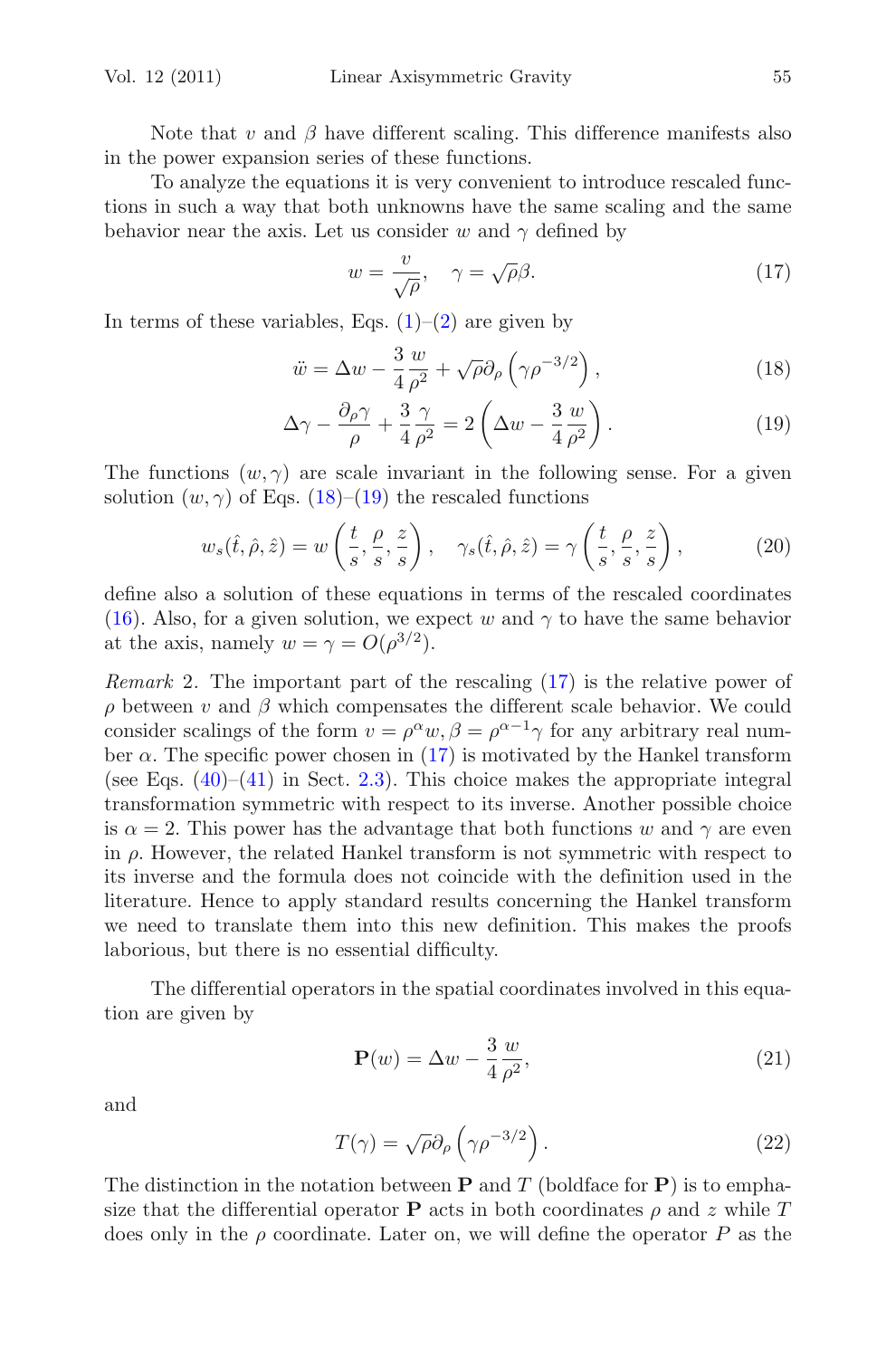$\rho$  part of **P** (see Eq. [\(29\)](#page-8-1)). As we will see, all the important features of the equations are contained in the  $\rho$  dependence.

A remarkable fact is that the operators [\(21\)](#page-6-2) and [\(22\)](#page-6-3) are also the natural operators for the second equation [\(19\)](#page-6-0). Namely, both equations  $(18)$ – $(19)$  are written in terms of **<sup>P</sup>** and T as follows

$$
\ddot{w} = \mathbf{P}(w) + T(\gamma),\tag{23}
$$

$$
\mathbf{P}(\gamma) - T(\gamma) = 2\mathbf{P}(w). \tag{24}
$$

<span id="page-7-2"></span>Note that this symmetry between both equations is not evident in terms of the original variables v and  $\beta$ . The fact that in the second equation [\(24\)](#page-7-2) appears precisely this combination of **<sup>P</sup>** and T will be crucial. *Our proofs will not work if we insert different* (*constant*) *coefficients in front of* **<sup>P</sup>** *and* T *in these equations.*[2](#page-7-1)

*Remark* 3*.* The operator **P** is singular at the axis. However, this kind of singular behavior is essentially the same as the one of the Laplace operator in n-dimensions for axially symmetric functions written in terms of cylindrical coordinates (see, for example, the introduction of  $[6]$  $[6]$ ). A standard trick to avoid this problem is precisely to work in a higher dimensional space in which the operator is regular. This can be done also in the case of the operator **P**. However, the operator  $T$  will not be regular in that higher dimensional space. It appears not to be possible to write Eqs.  $(23)-(24)$  $(23)-(24)$  $(23)-(24)$  as regular equations on a single higher dimensional space.

It is the presence of the operator  $T$  in these equations which makes them so peculiar. The operator  $T$  is, outside the axis, a first order operator but at the axis it is a second order operator (due to L'Hopital rule). This behavior indicates that we can not decompose  $(23)$ – $(24)$  as a principal part (containing only the second order operator  $P$ ) plus some lower order terms (containing only the operator  $T$ ). This kind of decomposition is essential to construct an iteration scheme in which each of the equations is solved in alternative steps of the iteration. Outside the axis this iteration scheme can be constructed, but it appears not to be possible to include the axis (see the heuristic discussion in  $[4]$ ). In fact, our analysis suggests that the system  $(23)-(24)$  $(23)-(24)$  $(23)-(24)$  should be viewed as a unity that can not be further decomposed.

#### <span id="page-7-0"></span>**2.2. The Fourier Transform in** *z*

In Eqs. [\(23\)](#page-7-2)–[\(24\)](#page-7-2) the z dependence is clearly simpler than the  $\rho$  dependence. The equations are regular in  $z$  and the coefficients of the differential operators do not depend on z. Hence, in order to factor out the z dependence we can

<span id="page-7-1"></span><sup>2</sup> What is remarkable about this particular choice of coefficients is that, after a Fourier transform in z (Sect. [2.2\)](#page-7-0) and a Hankel transform in  $\rho$  (Sect. [2.3\)](#page-8-0), the resulting system can be reduced into a ordinary harmonic oscillator equation (in time) as is displayed in Eq. [\(68\)](#page-13-0). It is worth noting, however, that with other constant coefficients the system [\(23\)](#page-7-2)–[\(24\)](#page-7-2) could be further explored by separation of variables. We would like to thank the referee for pointing out this remark.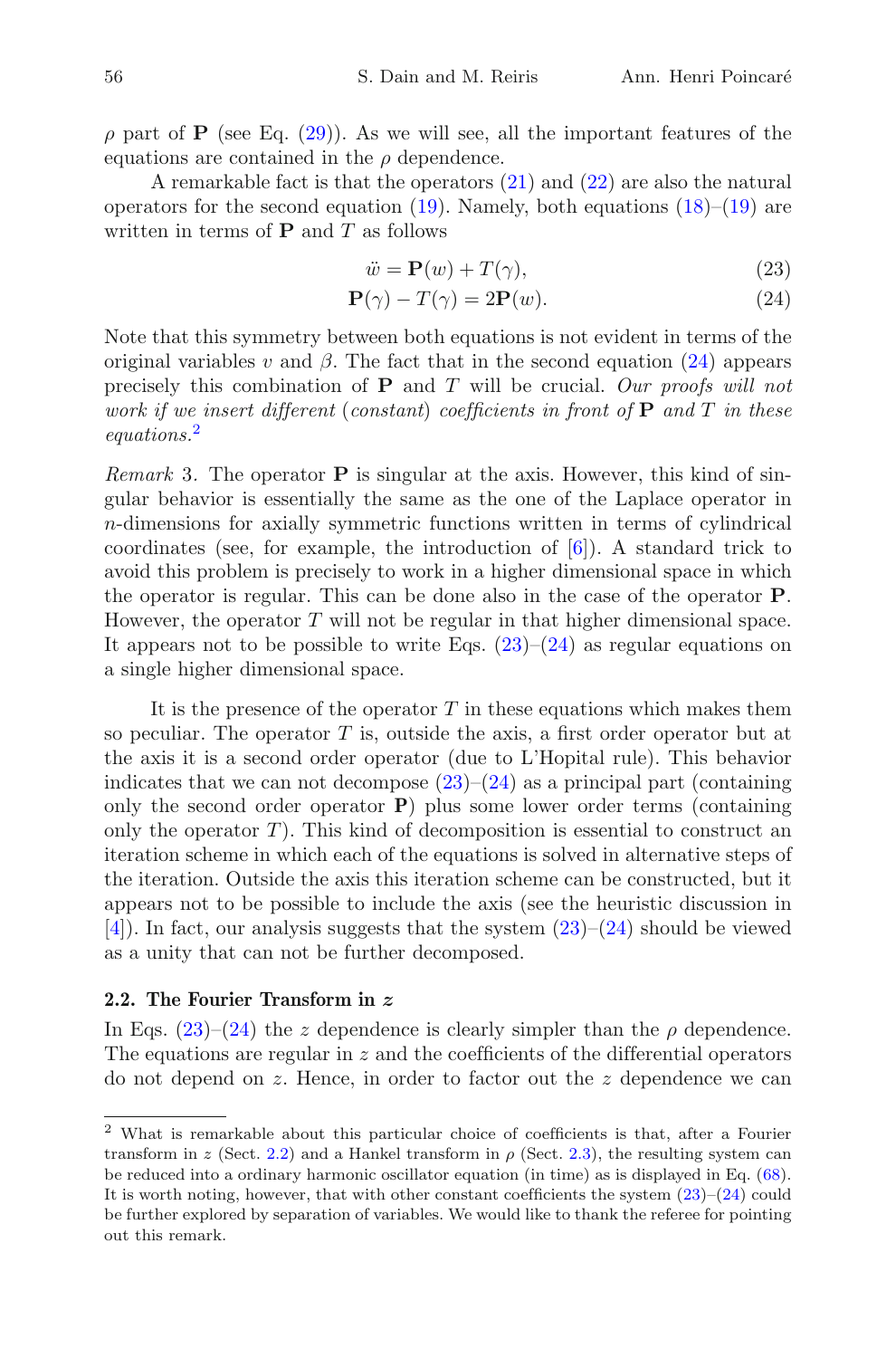<span id="page-8-8"></span>use the Fourier transform in this coordinate defined in the standard way by

$$
\mathfrak{F}(f) = \tilde{f}(\lambda) = \int_{-\infty}^{\infty} f(z)e^{-2\pi i \lambda z} dz,
$$
\n(25)

$$
\mathfrak{F}^{-1}(\tilde{f}) = f(z) = \int_{-\infty}^{\infty} \tilde{f}(\lambda) e^{2\pi i \lambda z} d\lambda.
$$
 (26)

<span id="page-8-4"></span>Taking the Fourier transform in z to Eqs.  $(23)$ – $(24)$ , we obtain the following equations for the transformed functions  $\tilde{w}(t, \rho, \lambda), \tilde{\gamma}(t, \rho, \lambda)$ 

$$
\ddot{\tilde{w}} = P(\tilde{w}) - \lambda^2 \tilde{w} + T(\tilde{\gamma}),\tag{27}
$$

<span id="page-8-1"></span>
$$
P(\tilde{\gamma}) - \lambda^2 \tilde{\gamma} - T(\tilde{\gamma}) = 2(P(\tilde{w}) - \lambda^2 \tilde{w}),\tag{28}
$$

where we have defined P as the  $\rho$  part of the operator **P**, namely

$$
P(\tilde{w}) = \tilde{w}'' - \frac{3\tilde{w}}{4\rho^2}.
$$
\n(29)

A prime denotes derivative with respect to  $\rho$ .

We use the scaling symmetry to reduce these equations to the case  $\lambda = 1$ in the following way. Define rescaled variables

$$
\tilde{t} = t\lambda, \quad \tilde{\rho} = \rho|\lambda|,\tag{30}
$$

<span id="page-8-3"></span><span id="page-8-2"></span>then the rescaled functions  $\tilde{w}_1(\tilde{t},\tilde{\rho}), \tilde{\gamma}_1(\tilde{t},\tilde{\rho})$  (no  $\lambda$  dependence) satisfy the equations tions

$$
\ddot{\tilde{w}}_1 = P(\tilde{w}_1) - \tilde{w}_1 + T(\tilde{\gamma}_1),\tag{31}
$$

$$
P(\tilde{\gamma}_1) - \tilde{\gamma}_1 - T(\tilde{\gamma}_1) = 2(P(\tilde{w}_1) - \tilde{w}_1).
$$
 (32)

In these equations the derivatives are taken with respect to the rescaled coordi-nates [\(30\)](#page-8-2). If we have a solution  $\tilde{w}_1(\tilde{t},\tilde{\rho}), \tilde{\gamma}_1(\tilde{t},\tilde{\rho})$  of Eqs. [\(31\)](#page-8-3)–[\(32\)](#page-8-3), the solution of the original Eqs.  $(27)-(28)$  $(27)-(28)$  $(27)-(28)$  is given by

$$
\tilde{w}(t,\rho,\lambda) = \tilde{w}_1(t\lambda,\rho|\lambda|), \quad \tilde{\gamma}(t,\rho,\lambda) = \tilde{\gamma}_1(t\lambda,\rho|\lambda|). \tag{33}
$$

<span id="page-8-7"></span>The set of reduced Eqs.  $(31)$ – $(32)$  constitute our main equations. They encode all the main difficulties of the original equations. They will be solved in the next section.

#### <span id="page-8-0"></span>**2.3. The Hankel Transform in** *ρ*

<span id="page-8-6"></span>To simplify the notation, let us write Eqs.  $(31)$ – $(32)$  without the tilde and without the subscript 1, namely

$$
\ddot{w} = P(w) - w + T(\gamma),\tag{34}
$$

<span id="page-8-5"></span>
$$
P(\gamma) - \gamma - T(\gamma) = 2(P(w) - w).
$$
 (35)

The strategy to solve these equations is to expand the solution in terms of eigenfunctions of the operator  $P$ . That is, as a first step we look for a solution <sup>j</sup> of the eigenvalue equation for P

$$
P(j) = -k^2j.
$$
\n(36)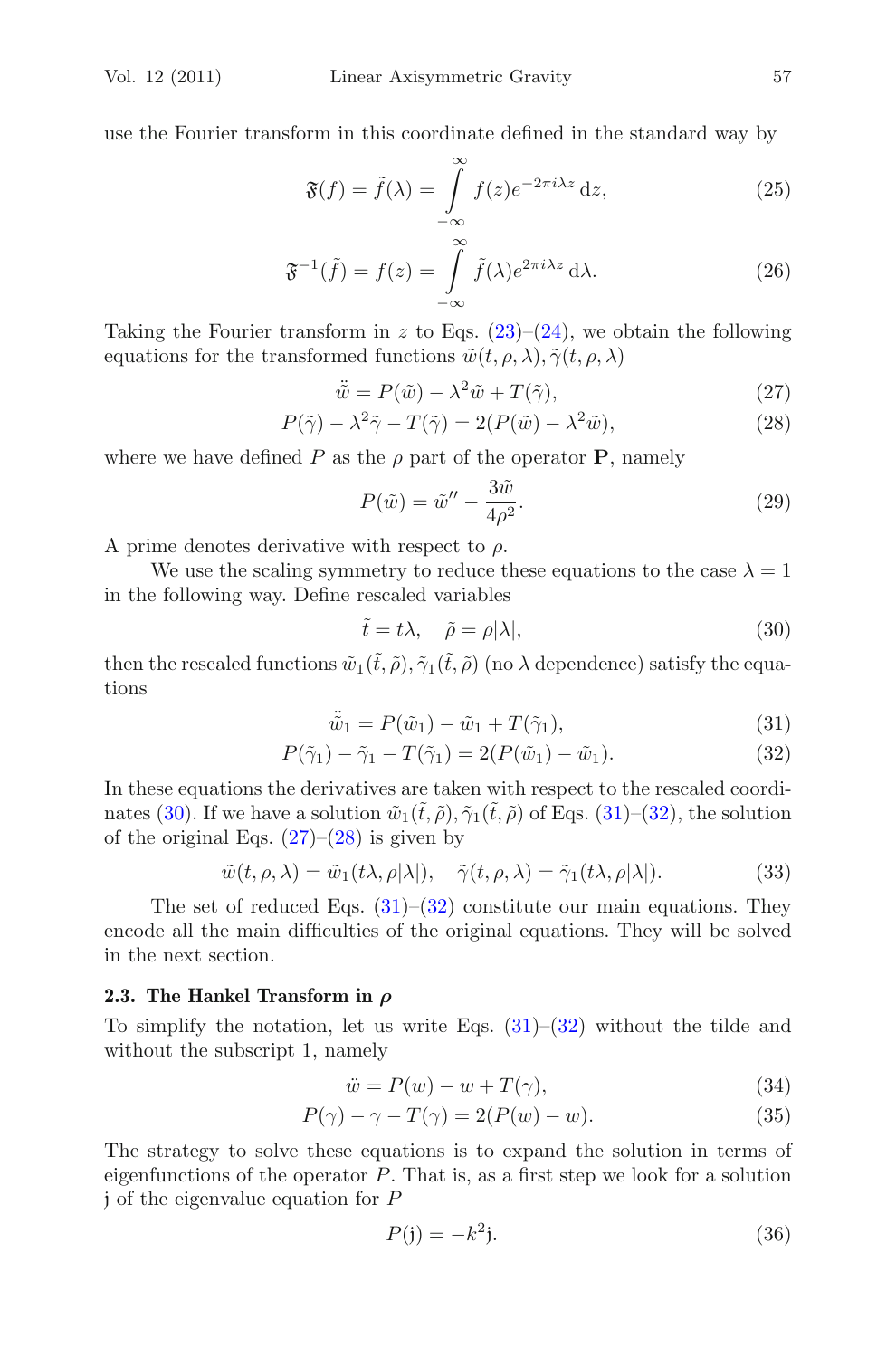By the same scaling argument used in the previous section (with  $\lambda$  replaced by k), it is enough to consider the case  $k = 1$ 

$$
P(j) = -j.\tag{37}
$$

Set  $\mathfrak{j} = \sqrt{\rho} J$ , then Eq. [\(37\)](#page-9-1) in terms of J is given by

<span id="page-9-1"></span>
$$
\rho^2 J'' + \rho J' + (\rho^2 - 1)J = 0.
$$
 (38)

This is the Bessel equation (see Eq. [\(72\)](#page-14-0) in the Appendix). The behavior at the axis fixes the solution  $J$  to be, up to a factor, the Bessel function of the first kind of order one, denoted by  $J_1(\rho)$ . Thus,  $j = c\sqrt{\rho}J_1$  we take  $c = \sqrt{k}$ .<br>After rescaling we have that the eigenfunctions of (36) are given by After rescaling, we have that the eigenfunctions of  $(36)$  are given by

$$
\mathbf{j} = \sqrt{k\rho} J_1(k\rho). \tag{39}
$$

<span id="page-9-2"></span><span id="page-9-0"></span>The solutions of Eqs.  $(34)$ – $(35)$  will be constructed as a linear superposition of the eigenfunctions j. As in the case of the Fourier transform with respect to the plane waves  $e^{2\pi i \lambda z}$ , the superposition of the eigenfunctions [\(39\)](#page-9-2) lead to the following integral transforms

$$
\mathfrak{H}(f) = \hat{f}(k) = \int_{0}^{\infty} f(\rho) \sqrt{k \rho} J_1(k \rho) d\rho, \qquad (40)
$$

$$
\mathfrak{H}^{-1}(\hat{f}) = f(\rho) = \int_{0}^{\infty} \hat{f}(k) \sqrt{k \rho} J_1(k\rho) \, \mathrm{d}k. \tag{41}
$$

These are Hankel transformations of first order (see Eqs. [\(78\)](#page-14-1)–[\(79\)](#page-15-4) and also [\[7\]](#page-15-5) for further properties of the Hankel transform). The orthogonality property of the Bessel function (see Eq. [\(74\)](#page-14-2)) ensure that  $\mathfrak{H}^{-1}\mathfrak{H}(f) = f$  for f in an appropriate functional space (see the Appendix). We will call the space of  $f(\rho)$  the "physical space" and the space of  $f(k)$  the "momentum space".

The rescaling [\(17\)](#page-6-1) has been tailored to obtain precisely this form of the Hankel transform. Other rescaling will produce integral transforms which are not symmetric with respect to their inverse. They will have different weights in ρ.

Let  $\hat{f} = \mathfrak{H}(f)$  and  $\hat{g} = \mathfrak{H}(g)$ , then we have the following Parseval type of identity

$$
\int_{0}^{\infty} f(\rho)g(\rho) d\rho = \int_{0}^{\infty} \hat{f}(k)\hat{g}(k) dk.
$$
\n(42)

That is, we have the following two identical inner products

$$
\langle f, g \rangle = \int_{0}^{\infty} f(\rho)g(\rho) d\rho, \quad \langle \hat{f}, \hat{g} \rangle = \int_{0}^{\infty} \hat{f}(k)\hat{g}(k) dk, \tag{43}
$$

defined naturally in the physical and in the momentum space, respectively.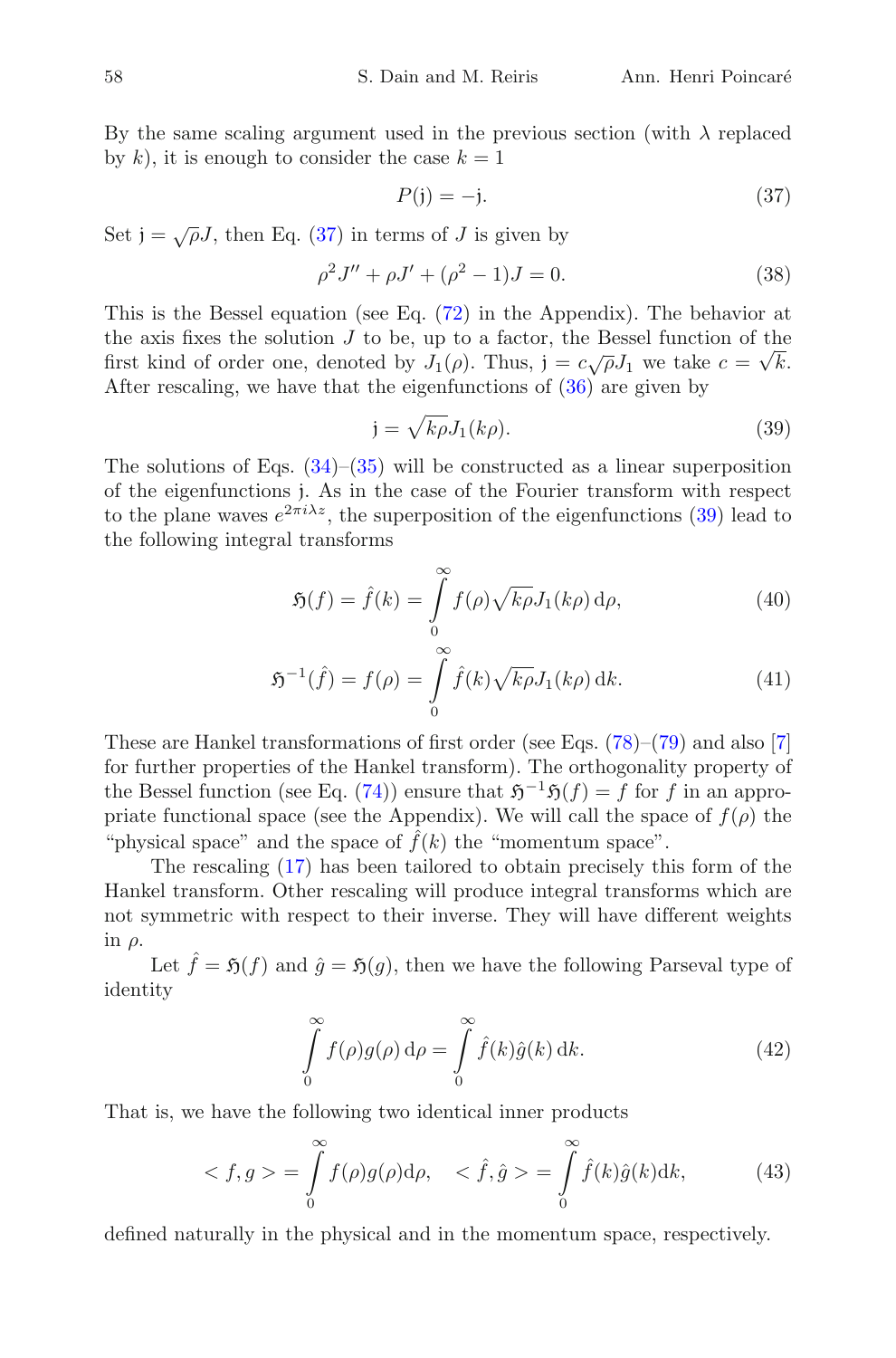The crucial property of the Hankel transformation  $\mathfrak{H}$  for our purposes is its behavior with respect to the differential operator  $P$ , namely

$$
\mathfrak{H}(P(v)) = -k^2 \mathfrak{H}(v). \tag{44}
$$

<span id="page-10-1"></span>This property follows after integration by parts and use of Eq. [\(36\)](#page-8-5). Note also that the operator P is self adjoint with respect to  $\langle , \rangle$ , namely

$$
\langle w, P(v) \rangle = \langle P(w), v \rangle. \tag{45}
$$

## **2.4. The Hankel Transform Acting on the Differential Operators**

To solve Eqs.  $(34)$ – $(35)$  we will apply the Hankel transform  $(40)$  to obtain simpler equations in momentum space. By Eq.  $(44)$ , the Hankel transform  $\mathfrak{H}$ acts naturally on the operator P. However, this is not the case for the operator T. This operator is the main source of the difficulties. The next lemma characterize the action of  $\mathfrak{H}$  on T.

<span id="page-10-0"></span>**Lemma 1.** Let  $\hat{\gamma}(k) = \mathfrak{H}(\gamma)$  be of compact support. Then, the following relation *holds*

$$
\mathfrak{H}(T(\gamma))(k) = -k^{\frac{3}{2}}E(k),\tag{46}
$$

<span id="page-10-5"></span>*where we have defined*

$$
E(k) = \int_{k}^{\infty} \frac{\hat{\gamma}(\bar{k})}{\bar{k}^{\frac{1}{2}}} d\bar{k}.
$$
 (47)

*which is a function of compact support.*

<span id="page-10-6"></span><span id="page-10-4"></span>Note that the function  $E(k)$  satisfies the following equation

$$
\frac{\mathrm{d}E(k)}{\mathrm{d}k} = -\frac{\hat{\gamma}(k)}{k^{\frac{1}{2}}}.\tag{48}
$$

This relation will be useful later on.

<span id="page-10-3"></span>*Proof.* From the definition we have that

$$
\mathfrak{H}(T(\gamma))(k) = \int_{0}^{\infty} \sqrt{\rho} \partial_{\rho} \left(\gamma \rho^{-3/2}\right) (\rho k)^{\frac{1}{2}} J_1(k\rho) d\rho, \tag{49}
$$

<span id="page-10-2"></span>and

$$
\gamma(\rho) = \int_{0}^{\infty} \hat{\gamma}(\bar{k}) (\rho \bar{k})^{\frac{1}{2}} J_1(\bar{k}\rho) d\bar{k}.
$$
 (50)

Multiplying by  $\rho^{-3/2}$  and taking a  $\rho$  derivative in Eq. [\(50\)](#page-10-2) under the integral, we obtain

$$
\partial_{\rho} \left( \gamma \rho^{-\frac{3}{2}} \right) = \int_{0}^{\infty} \hat{\gamma}(\bar{k}) \bar{k}^{\frac{1}{2}} \partial_{\rho} \left( \frac{J_{1}(\bar{k}\rho)}{\rho} \right) d\bar{k}.
$$
 (51)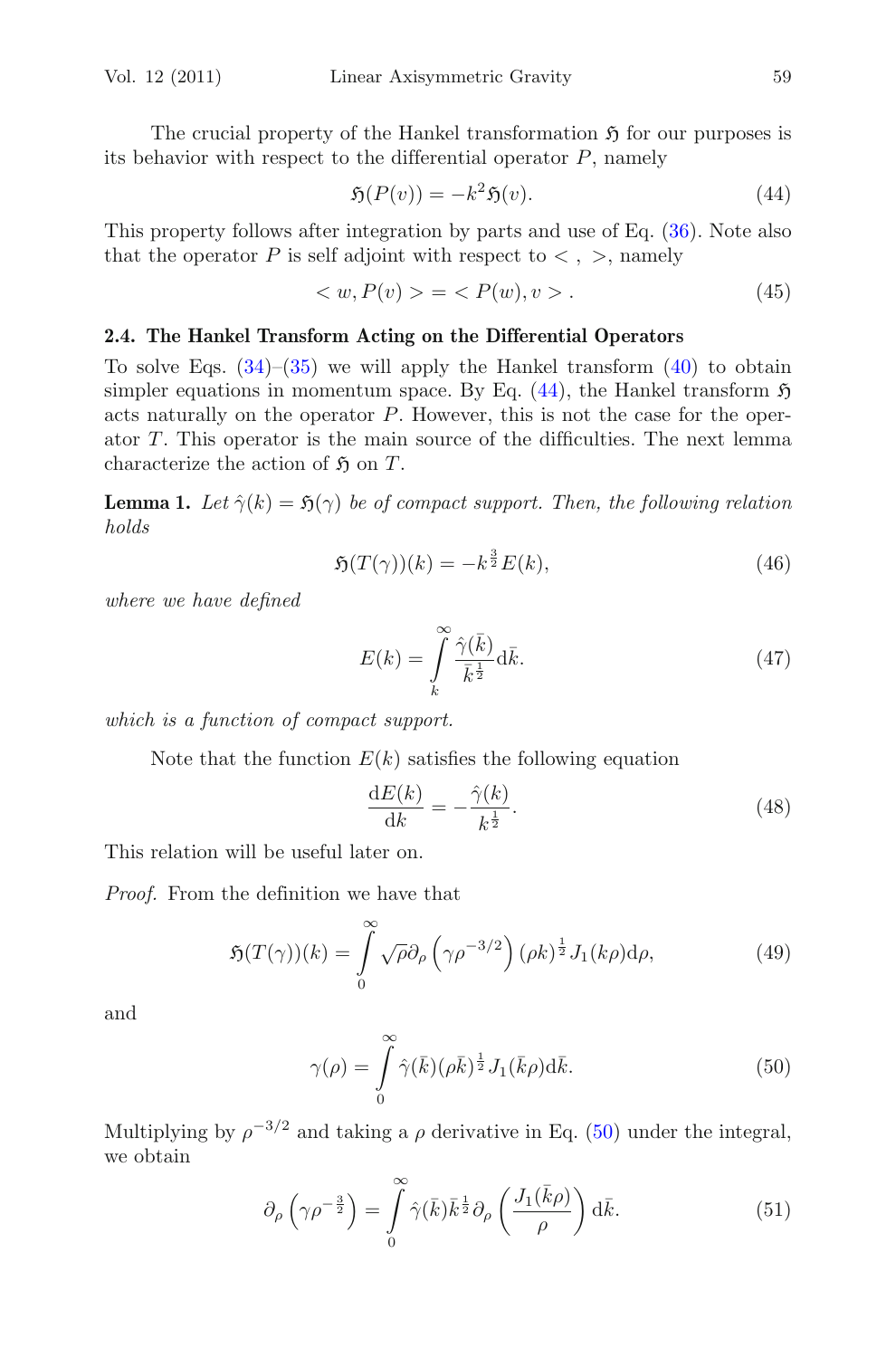We use the relation [\(77\)](#page-14-3) to compute the derivative with respect to  $\rho$  of  $J_1$ . We have

$$
\left(\frac{J_1(k\rho)}{\rho}\right)' = k^2 \frac{d}{dx} \left(\frac{J_1(x)}{x}\right) = -\frac{k}{\rho} J_2(k\rho).
$$
\n(52)

\nwhere we have defined  $x = k\rho$ . Hence we obtain

<span id="page-11-0"></span>

$$
\partial_{\rho} \left( \gamma \rho^{-\frac{3}{2}} \right) = -\int_{0}^{\infty} \hat{\gamma}(\bar{k}) \bar{k}^{\frac{3}{2}} \frac{J_{2}(\bar{k}\rho)}{\rho} d\bar{k}.
$$
 (53)

Inserting the expression [\(53\)](#page-11-0) for  $\partial_{\rho} (\gamma \rho^{-3/2})$  into Eq. [\(49\)](#page-10-3) we get

$$
\mathfrak{H}(T(\gamma))(k) = -\int_{0}^{\infty} k^{\frac{1}{2}} \bar{k}^{\frac{3}{2}} \hat{\gamma}(\bar{k}) \, d\bar{k} \int_{0}^{\infty} J_{2}(\bar{k}\rho) J_{1}(k\rho) d\rho.
$$
 (54)

From Eq. [\(75\)](#page-14-4) we know that the integral

$$
\int_{0}^{\infty} J_{2}(\bar{k}\rho) J_{1}(k\rho) d\rho, \tag{55}
$$

is equal to  $k/\bar{k}^2$  if  $k < \bar{k}$  and it is equal to zero if  $k > \bar{k}$ . Then, the conclusion<br>of the lemma follows of the lemma follows.  $\Box$ 

The next step is to analyze Eq.  $(35)$ . In this equation there is no time derivative. We want to solve this equation for an arbitrary given function  $w$ , which is not necessarily a solution of the other Eq.  $(34)$ . In the next lemma, we construct such solution using the Hankel transform.

<span id="page-11-3"></span>**Lemma 2.** Let w be a given function, with  $\hat{w}(k) = \mathfrak{H}(w)$  of compact support. *Then, the solution*  $\hat{\gamma} = \mathfrak{H}(\gamma)$  *of compact support of the Eq.* [\(35\)](#page-8-6) *in momentum space is given by*

$$
\hat{\gamma}(k) = 2\hat{w}(k) + \frac{2k^{\frac{3}{2}}}{(1+k^2)^{\frac{3}{2}}} \int_{k}^{\infty} \frac{(1+\bar{k}^2)^{\frac{1}{2}}}{\bar{k}^{\frac{1}{2}}} \hat{w}(\bar{k}) \,\mathrm{d}\bar{k}.\tag{56}
$$

<span id="page-11-2"></span><span id="page-11-1"></span>*We also have that* E(k)*, defined by* [\(47\)](#page-10-4)*, is given by*

$$
E(k) = \frac{2}{(1+k^2)^{\frac{1}{2}}} \int_{k}^{\infty} \frac{(1+\bar{k}^2)^{\frac{1}{2}}}{\bar{k}^{\frac{1}{2}}} \hat{w}(\bar{k}) \, d\bar{k}.
$$
 (57)

*Proof.* We apply the transform  $\mathfrak{H}$  to Eq. [\(35\)](#page-8-6). Using [\(44\)](#page-10-1) we get

$$
-(1+k^2)\hat{\gamma}(k) - \mathfrak{H}(T(\gamma)) = -2(1+k^2)\hat{w}(k).
$$
 (58)

We can use Lemma [1](#page-10-0) to express  $\mathfrak{H}(T(\gamma))$  in terms of  $\hat{\gamma}$ . However, it is convenient to express everything in terms of  $E(k)$  (defined by [\(47\)](#page-10-4)) instead of  $\hat{\gamma}(k)$ . Using  $(46)$ ,  $(47)$ , and  $(48)$  we obtain

$$
\frac{\mathrm{d}E(k)}{\mathrm{d}k} + \frac{k}{1+k^2}E(k) = -\frac{2}{k^{1/2}}\hat{w}(k). \tag{59}
$$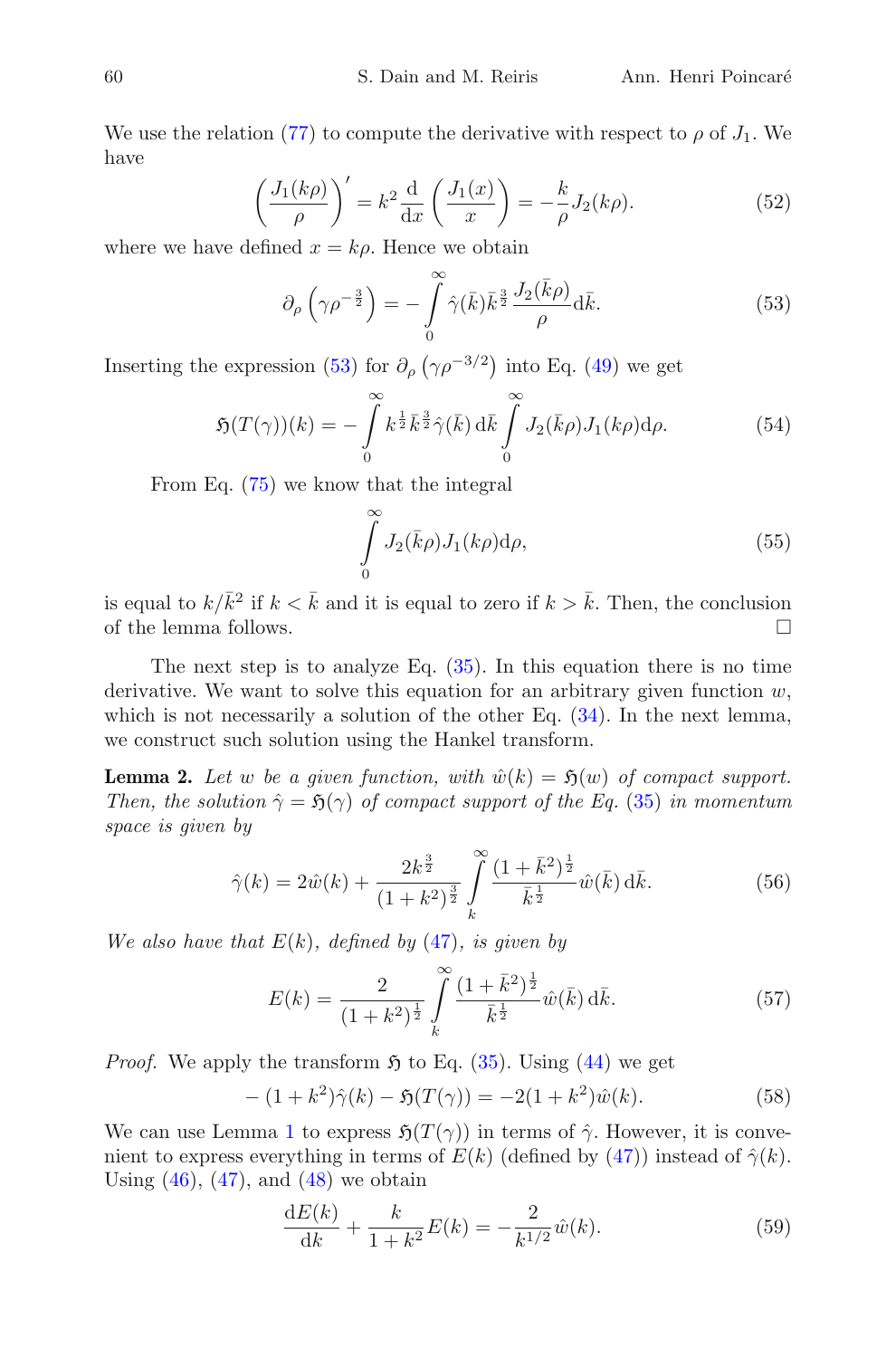We multiply by the integrating factor  $(1 + k^2)^{\frac{1}{2}}$  to get

$$
\frac{\mathrm{d}}{\mathrm{d}k}\left((1+k^2)^{\frac{1}{2}}E\right) = -2\frac{(1+k^2)^{\frac{1}{2}}}{k^{\frac{1}{2}}}\hat{w}(k). \tag{60}
$$

 $\frac{dk}{k^{\frac{1}{2}}}$   $\frac{k^{\frac{1}{2}}}$   $\frac{d(k)!}{k^{\frac{1}{2}}}$  (30)<br>Integrating this equation and forgetting the integrating constant to have a solution of compact support, we obtain Eq.  $(57)$ . Equation  $(56)$  follows directly using  $(48)$ .

Finally, in the next lemma we solve the whole system  $(34)$ – $(35)$ .

<span id="page-12-4"></span>**Lemma 3.** Let  $F(k)$  and  $G(k)$  be arbitrary functions of compact support. Then  $w = \mathfrak{H}^{-1}(\hat{w})$  and  $\gamma = \mathfrak{H}^{-1}(\hat{\gamma})$  define a solution of the system of Eqs. [\(34\)](#page-8-6)–[\(35\)](#page-8-6), *where*

<span id="page-12-1"></span>
$$
\hat{w}(t,k) = \frac{k^{\frac{3}{2}}}{(1+k^2)^{\frac{1}{2}}} \int\limits_{k}^{\infty} \left( F(\bar{k}) \cos((1+\bar{k}^2)^{\frac{1}{2}}t) + G(\bar{k}) \sin((1+\bar{k}^2)^{\frac{1}{2}}t) \right) d\bar{k},\tag{61}
$$

$$
\hat{\gamma}(t,k) = 2\hat{w}(t,k) + \frac{2k^{\frac{3}{2}}}{(1+k^2)^{\frac{3}{2}}} \int_{k}^{\infty} \frac{(1+\bar{k}^2)^{\frac{1}{2}}}{\bar{k}^{\frac{1}{2}}} \hat{w}(t,\bar{k}) \,\mathrm{d}\bar{k}.\tag{62}
$$

*Proof.* First, note the Eq. [\(62\)](#page-12-1) is the solution of Eq. [\(35\)](#page-8-6) given by Lemma [2](#page-11-3) if we consider  $\hat{w}(t, k)$  as a given function. The only part we have to prove is that Eq. [\(61\)](#page-12-1) is also a solution of [\(34\)](#page-8-6) in which  $\gamma$  is given by [\(62\)](#page-12-1).

We apply the Hankel transform to Eq. [\(34\)](#page-8-6) and we obtain the following equation in momentum space

$$
\ddot{\hat{w}}(t,k) = -(1+k^2)\hat{w}(t,k) + \mathfrak{H}(T(\gamma)).\tag{63}
$$

<span id="page-12-2"></span>Using the expression for  $\mathfrak{H}(T(\gamma))$  obtained in Lemma [2](#page-11-3) we obtain

$$
\ddot{\hat{w}}(t,k) = -(1+k^2)\hat{w}(t,k) - \frac{2k^{\frac{3}{2}}}{(1+k^2)^{\frac{1}{2}}} \int_{k}^{\infty} \frac{(1+\bar{k}^2)^{\frac{1}{2}}}{\bar{k}^{\frac{1}{2}}} \hat{w}(t,\bar{k}) \,\mathrm{d}\bar{k}.\tag{64}
$$

This equation involves only  $\hat{w}$ , and hence we have reduced the system  $(34)$ –  $(35)$  to only one equation for one unknown. But Eq.  $(64)$  is not a differential equation, it is an integro-differential equation. We can get a simpler expression if we define  $a(t, k)$  by

$$
a(t,k) = \frac{(1+k^2)^{\frac{1}{2}}}{k^{\frac{3}{2}}} \hat{w}(t,k).
$$
 (65)

<span id="page-12-3"></span><span id="page-12-0"></span>In terms of  $a(t, k)$ , Eq. [\(64\)](#page-12-2) is written as

$$
\ddot{a}(t,k) = -(1+k^2)a(t,k) - 2\int\limits_k^\infty \bar{k}a(t,\bar{k})\,\mathrm{d}\bar{k}.\tag{66}
$$

Although Eq.  $(66)$  looks certainly simpler than Eq.  $(65)$ , the essential difficulty remains the same. However, a remarkable cancellation occurs if we take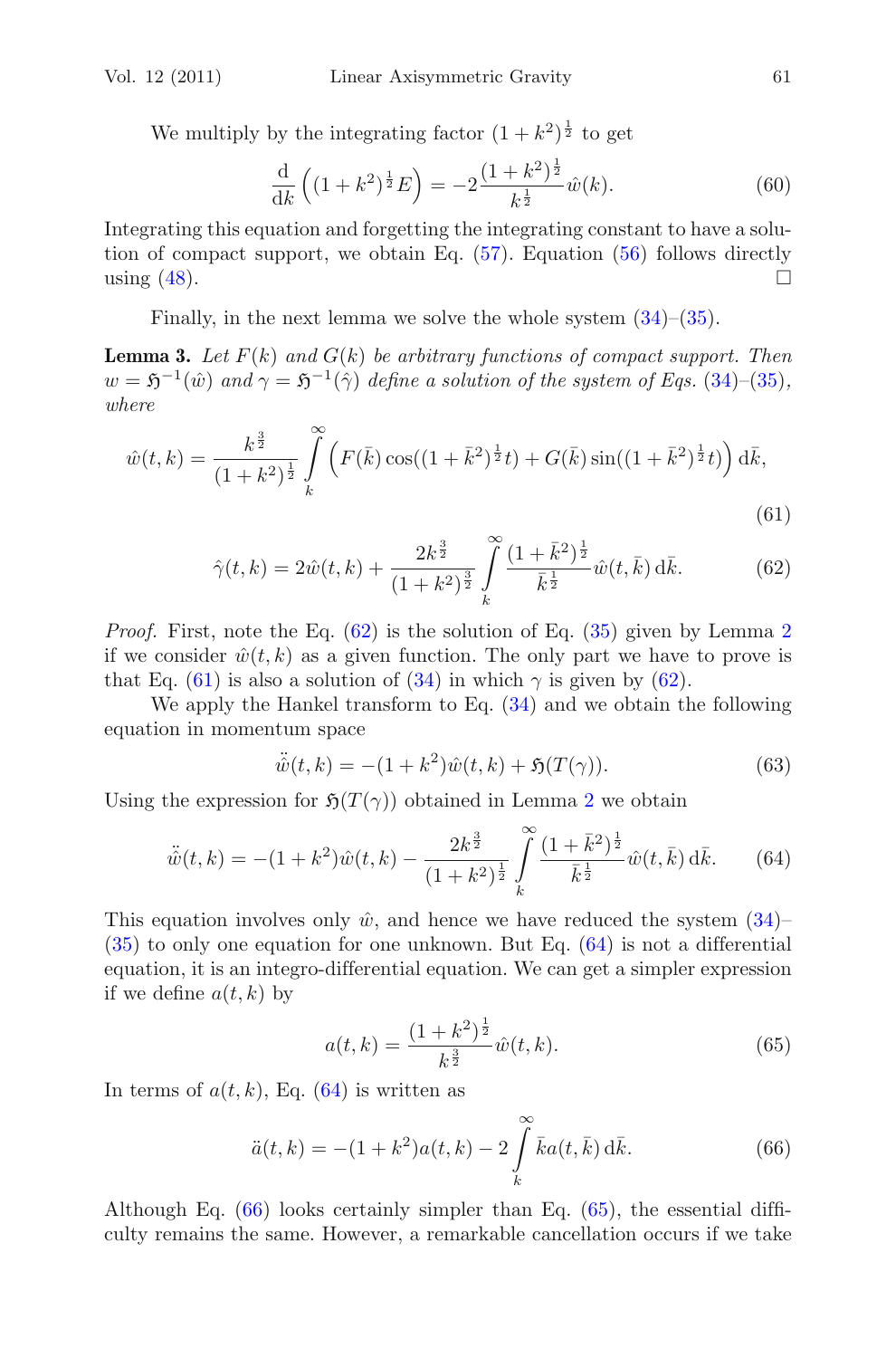a derivative with respect to k allowing us to convert this equation into a pure differential equation. Namely, let us define

$$
b(t,k) = \frac{\partial}{\partial k} a(t,k).
$$
\n(67)

\nthe respect to  $k$  of Eq. (66) we obtain the following

<span id="page-13-2"></span>Then, taking a derivative with respect to k of Eq. [\(66\)](#page-12-0) we obtain the following<br>remarkable simple differential equation for  $h(k)$ remarkable simple differential equation for  $b(k)$ 

$$
\ddot{b}(t,k) = -(1+k^2)b(t,k).
$$
 (68)

<span id="page-13-0"></span>The important fact is that the term  $-2ka(t, k)$  that appears when the k derivative is applied to  $-k^2a(t, k)$  in Eq. (66) cancels out by the derivative of the ative is applied to  $-k^2a(t, k)$  in Eq. [\(66\)](#page-12-0) cancels out by the derivative of the integral (the factor 2 in front of the integral is crucial). And hence in the final integral (the factor 2 in front of the integral is crucial). And hence in the final expression only appears  $b(t, k)$  and not  $a(t, k)$ .

The solution of Eq.  $(68)$  is given by

$$
b(t,k) = -F(k)\cos((1+k^2)^{\frac{1}{2}}t) - G(k)\sin((1+k^2)^{\frac{1}{2}}t),\tag{69}
$$

<span id="page-13-1"></span>for arbitrary functions  $F(k)$  and  $G(k)$ . We have written Eq. [\(69\)](#page-13-1) with a minus sign just for convenience.

<span id="page-13-3"></span>The function  $a(t, k)$  is calculated integrating [\(67\)](#page-13-2), namely

$$
a(t,k) = -\int_{k}^{\infty} b(t,\bar{k}) \,d\bar{k}.
$$
 (70)

There is a constant of integration that we have set to zero in [\(70\)](#page-13-3), otherwise the function  $\hat{w}$  defined by [\(65\)](#page-12-3) will not be of compact support.

Using  $(69)$ ,  $(70)$ , and  $(65)$ , expression  $(61)$  follows.

## **3. Proof of Theorem [1](#page-2-1)**

*Proof.* The theorem is a straightforward consequence of Lemma [3,](#page-12-4) and the scaling invariance of the equations. Namely, consider the solution of Eqs.  $(34)$ – $(35)$ founded in Lemma [3.](#page-12-4) To be consistent with the notation used in Sect. [2.2,](#page-7-0) this solution should be denoted by  $\tilde{w}_1(t, \rho)$  and  $\tilde{\gamma}_1(t, \rho)$ . Using the scaling [\(33\)](#page-8-7), out of  $\tilde{w}_1(t, \rho), \tilde{\gamma}_1(t, \rho)$  we construct

$$
\tilde{w}(t,\rho,\lambda) = \tilde{w}_1(\lambda t,|\lambda|\rho), \quad \tilde{\gamma}(t,\rho,\lambda) = \tilde{\gamma}_1(\lambda t,|\lambda|\rho). \tag{71}
$$

These are solutions of  $(27)$ – $(28)$ . We apply the inverse Fourier transform  $(26)$  $(26)$ to  $\tilde{w}(t, \rho, \lambda)$  and  $\tilde{\gamma}(t, \rho, \lambda)$  to obtain the desired result. In [\(6\)](#page-3-0) we have redefined the function  $G(k, \lambda)$  to make simpler the connection with the initial data.  $\Box$ 

#### **Acknowledgements**

Most of this work took place during the visit of M. R. to FaMAF, UNC, in 2010. He thanks for the hospitality and support of this institution. Part of this work was also done during the conference "PDEs, relativity & nonlinear waves", Granada, April 5–9, 2010. The authors would like to thank the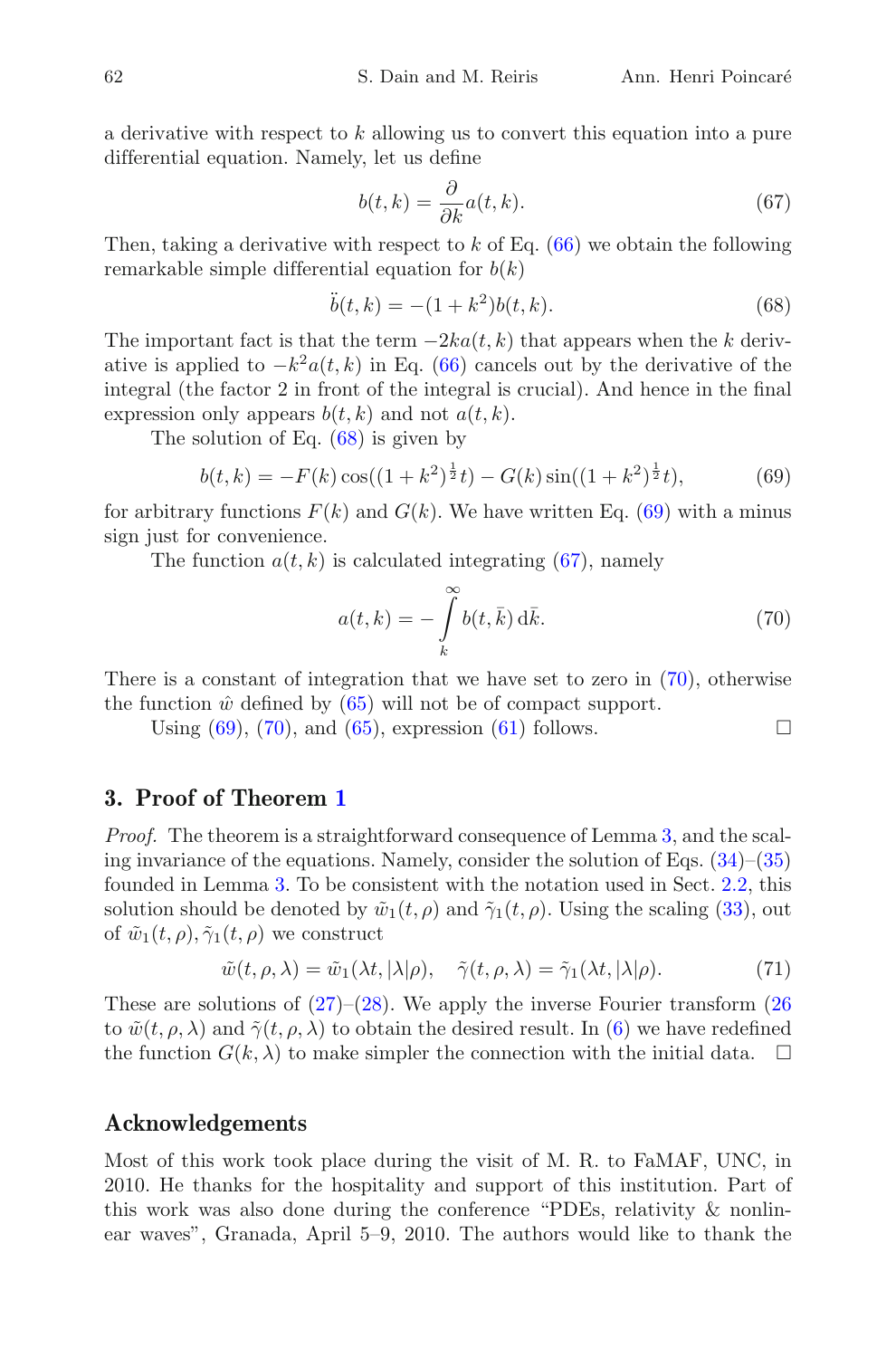organizers of this conference for the invitation. S. D. is supported by CON-ICET (Argentina). This work was supported in part by Grant PIP 6354/05 of CONICET (Argentina), Grant 05/B415 Secyt-UNC (Argentina) and the Partner Group grant of the Max Planck Institute for Gravitational Physics, Albert-Einstein-Institute (Germany).

# **Appendix A. Bessel Functions and Hankel Transform**

We collect in this appendix properties on Bessel functions and Hankel transform that we use in this article. A general reference is the classical book [\[5\]](#page-15-6) and also the book [\[7](#page-15-5)] for the Hankel transform.

We will consider Bessel functions of the first kind, denoted by  $J_{\nu}(x)$ . We will restrict ourselves to the case where  $\nu$  is a positive integer.

<span id="page-14-0"></span>Bessel functions are solutions of the Bessel equation

$$
\frac{d^2 J_{\nu}}{dx^2} + \frac{1}{x} \frac{dJ_{\nu}}{dx} + \left(1 - \frac{\nu^2}{x^2}\right) J_{\nu} = 0.
$$
 (72)

<span id="page-14-5"></span>For  $\nu \geq 0$ , a series expansion of these function is given by

$$
J_{\nu}(x) = \left(\frac{x}{2}\right)^{\nu} \sum_{j=0}^{\infty} \frac{(-1)^j}{j!\Gamma(j+\nu+1)} \left(\frac{x}{2}\right)^{2j},\tag{73}
$$

where  $\Gamma$  denotes the standard Gamma function. Since in our case  $\nu$  is a positive integer we have  $\Gamma(j + \nu + 1) = (j + \nu)!$ . From [\(73\)](#page-14-5) we deduce that  $J_{\nu}(x)$  is an even function of x for  $\nu$  even and an odd function of x for  $\nu$  odd.

<span id="page-14-2"></span>We have the following orthogonality property for Bessel functions

$$
\int_{0}^{\infty} \rho J_{\nu}(k\rho) J_{\nu}(\bar{k}\rho) d\rho = \frac{1}{k} \delta(\bar{k} - k).
$$
\n(74)

<span id="page-14-4"></span>The following integral is used in the proof of Lemma [1](#page-10-0) (see [\[5](#page-15-6)], p. 406)

$$
\int_{0}^{\infty} J_{\nu}(at) J_{\nu-1}(bt) dt = \begin{cases} b^{\nu-1}/a^{\nu}, \\ 1/(2b), \\ 0, \end{cases}
$$
 (75)

where the first value corresponds to  $b < a$ , the second to  $b = a$  and the third to  $b > a$ to  $b>a$ .

We make use also of the following relation ([\[5\]](#page-15-6), p. 45)

$$
x\frac{dJ_{\nu}(x)}{dx} - \nu J_{\nu}(x) = -xJ_{\nu+1}(x). \tag{76}
$$
is relation can be written in the form

For the case  $\nu = 1$  this relation can be written in the form

$$
\frac{\mathrm{d}}{\mathrm{d}x} \left( \frac{J_1(x)}{x} \right) = -\frac{J_2(x)}{x}.\tag{77}
$$

<span id="page-14-3"></span><span id="page-14-1"></span>The Hankel transform of order  $\nu$  of the function f is defined as

$$
\mathfrak{H}_{\nu}(f) = \int_{0}^{\infty} f(\rho) \sqrt{k \rho} J_{\nu}(k \rho) d\rho, \qquad (78)
$$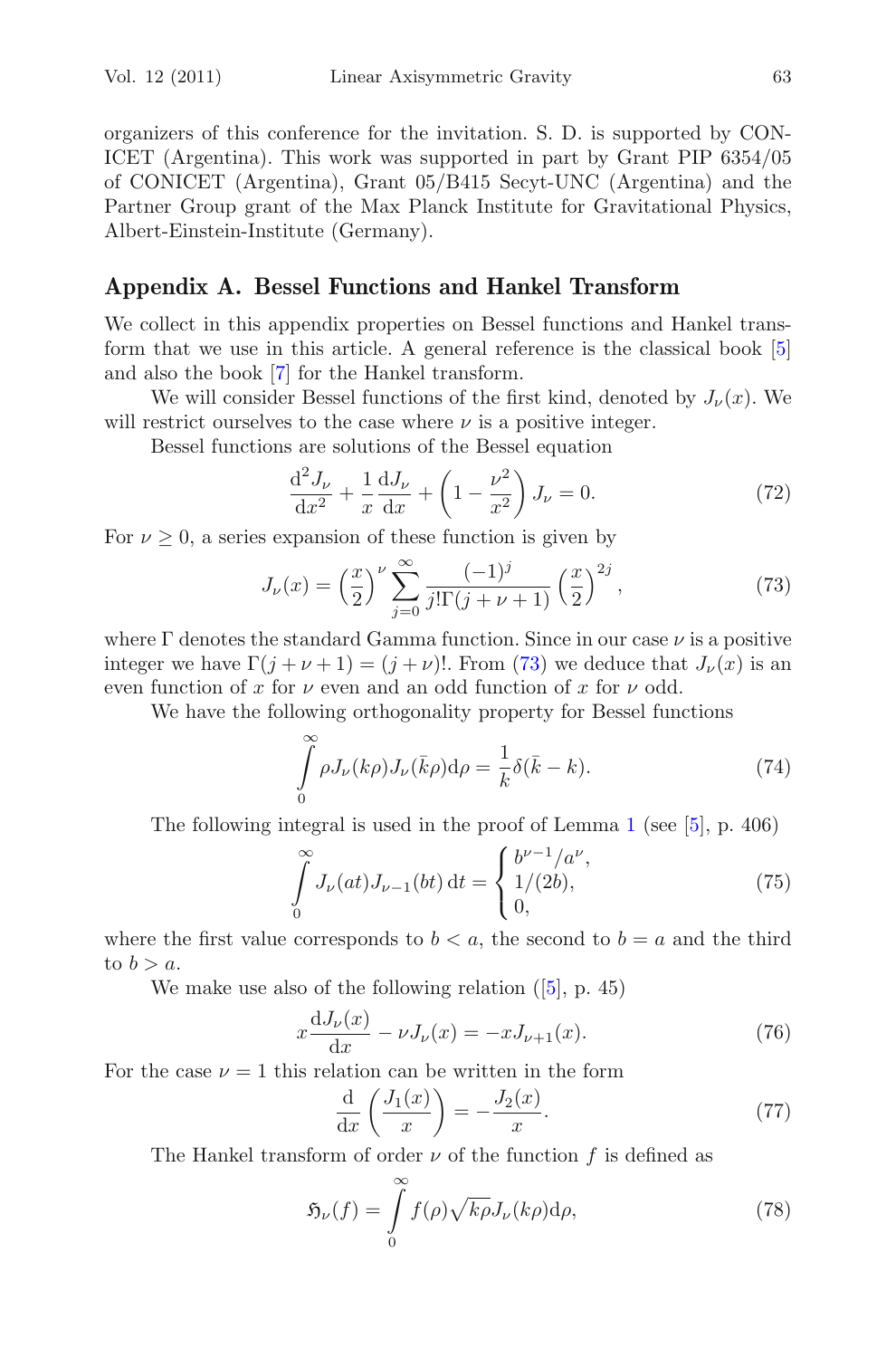<span id="page-15-4"></span>and the inverse is given by

$$
\mathfrak{H}_{\nu}^{-1}(F) = \int_{0}^{\infty} F(k) \sqrt{k \rho} J_{\nu}(k \rho) \mathrm{d}k. \tag{79}
$$

The formula [\(74\)](#page-14-2) guarantee that  $\mathfrak{H}_{\nu}^{-1}(\mathfrak{H}_{\nu}(f)) = f$  with f in an appropriate functional space. More precisely the Hankel transform (of order one) is an automorphism on the space  $\mathcal{H}_1$  of  $C^{\infty}$  functions  $f : \mathbb{R}^+ \to \mathbb{R}$  provided with the family of seminorms  $\gamma_{m,k}$  which for each pair of non-negative integers m and k are defined as

$$
\gamma_{m,k}(f) = \sup_{0 < \rho < \infty} |\rho^m (\rho^{-1} \partial_\rho)^k [\rho^{-3/2} f(\rho)]|.\tag{80}
$$

A function f in  $\mathcal{H}_1$  has an expansion of the form

$$
f(\rho) = \rho^{\frac{3}{2}}(a_0 + a_2\rho^2 + \ldots + a_{2l}\rho^{2l} + R_{2l}(\rho)),
$$
\n(81)

and is of fast decay, namely, decays faster than any power of  $1/\rho$  as  $\rho \to \infty$ (Lemma 5.2.1 in p. 130 of [\[7](#page-15-5)]).

# **References**

- <span id="page-15-0"></span>[1] Dain, S.: Axisymmetric evolution of Einstein equations and mass conservation. Class. Quantum Grav. **25**, 145021 (2008)
- [2] Dain, S.: The inequality between mass and angular momentum for axially symmetric black holes. Int. J. Mod. Phys. D **17**(3–4), 519–523 (2008)
- <span id="page-15-1"></span>[3] Dain, S.: Proof of the angular momentum-mass inequality for axisymmetric black holes. J. Differ. Geom. **79**(1), 33–67 (2008)
- <span id="page-15-2"></span>[4] Dain, S., Ortiz Omar, E.: Well-posedness, linear perturbations, and mass conservation for the axisymmetric Einstein equations. Phys. Rev. D **81**(4), 044040 (2010)
- <span id="page-15-6"></span>[5] Watson, G.N.: A Treatise on the Theory of Bessel Functions. Cambridge Mathematical Library. Cambridge University Press, Cambridge (1966) (Reprint of the second (1944) edition)
- <span id="page-15-3"></span>[6] Weinstein, A.: Generalized axially symmetric potential theory. Bull. Am. Math. Soc. **59**, 20–38 (1953)
- <span id="page-15-5"></span>[7] Zemanian, A.H.: Generalized Integral Transformations. 2nd edn. Dover Publications Inc., New York (1987)

Sergio Dain Facultad de Matemática Astronomía y Física, FaMAF Universidad Nacional de Córdoba Instituto de Física Enrique Gaviola IFEG, CONICET Ciudad Universitaria 5000 Córdoba Argentina e-mail: dain@famaf.unc.edu.ar